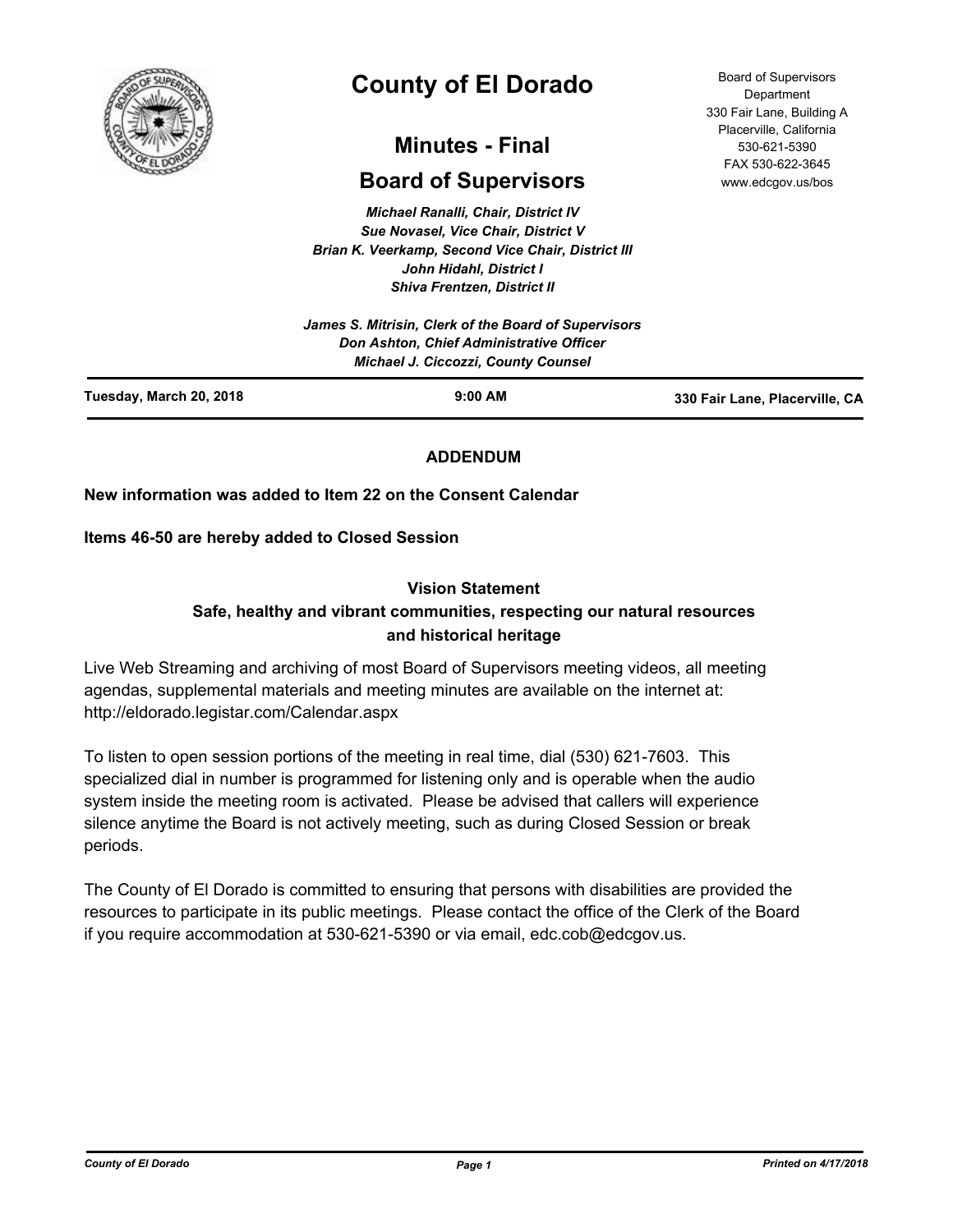#### **Board of Supervisors Minutes - Final March 20, 2018**

The Board of Supervisors is concerned that written information submitted to the Board the day of the Board meeting may not receive the attention it deserves. The Board Clerk cannot guarantee that any FAX, email, or mail received the day of the meeting will be delivered to the Board prior to action on the subject matter.

The Board meets simultaneously as the Board of Supervisors and the Board of Directors of the Air Quality Management District, In-Home Supportive Services, Public Housing Authority, Redevelopment Agency and other Special Districts.

For Purposes of the Brown Act § 54954.2 (a), the numbered items on this Agenda give a brief description of each item of business to be transacted or discussed. Recommendations of the staff, as shown, do not prevent the Board from taking other action.

Materials related to an item on this Agenda submitted to the Board of Supervisors after distribution of the agenda packet are available for inspection during normal business hours in the public viewing packet located in Building A, 330 Fair Lane, Placerville or in the Board Clerk's Office located at the same address. Such documents are also available on the Board of Supervisors' Meeting Agenda webpage subject to staff's ability to post the documents before the meeting.

# **PROTOCOLS FOR PUBLIC COMMENT**

Public comment will be received at designated periods as called by the Board Chair.

Public comment on items scheduled for Closed Session will be received before the Board recesses to Closed Session.

Except with the consent of the Board, individuals shall be allowed to speak to an item only once.

On December 5, 2017 the Board adopted the following protocol relative to public comment periods:

Time for public input will be provided at every Board of Supervisors meeting. Individuals will have three minutes to address the Board. Individuals authorized by organizations will have three minutes to present organizational positions and perspectives and may request additional time, up to five minutes. At the discretion of the Board, time to speak by any individual may be extended.

A total of 20 minutes will be allocated for public comment during Open Forum and for each agenda item to be discussed. Public comment on certain agenda items designated and approved by the Board may be treated differently with specific time limits per speaker or a limit on the total amount of time designated for public comment. It is the intent of the Board that quasi-judicial matters have additional flexibility depending upon the nature of the issue.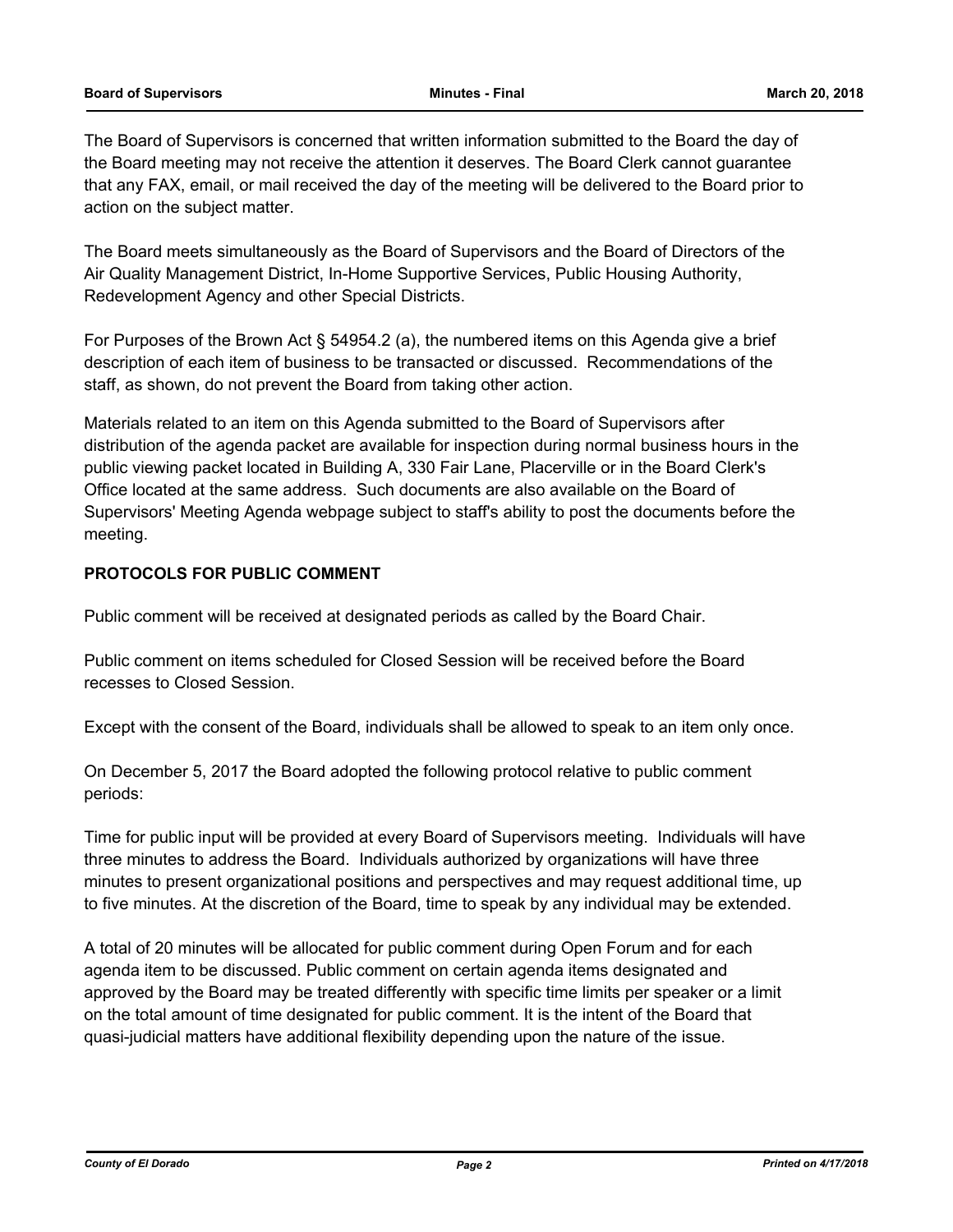Individual Board members may ask clarifying questions but will not engage in substantive dialogue with persons providing input to the Board.

If a person providing input to the Board creates a disruption by refusing to follow Board guidelines, the Chair of the Board may take the following actions.

Step 1. Request the person adhere to Board guidelines. If the person refuses, the Chair may ask the Clerk to turn off the speaker's microphone.

Step 2. If the disruption continues, the Chair may order a recess of the Board meeting.

Step 3. If the disruption continues, the Chair may order the removal of the person from the Board meeting.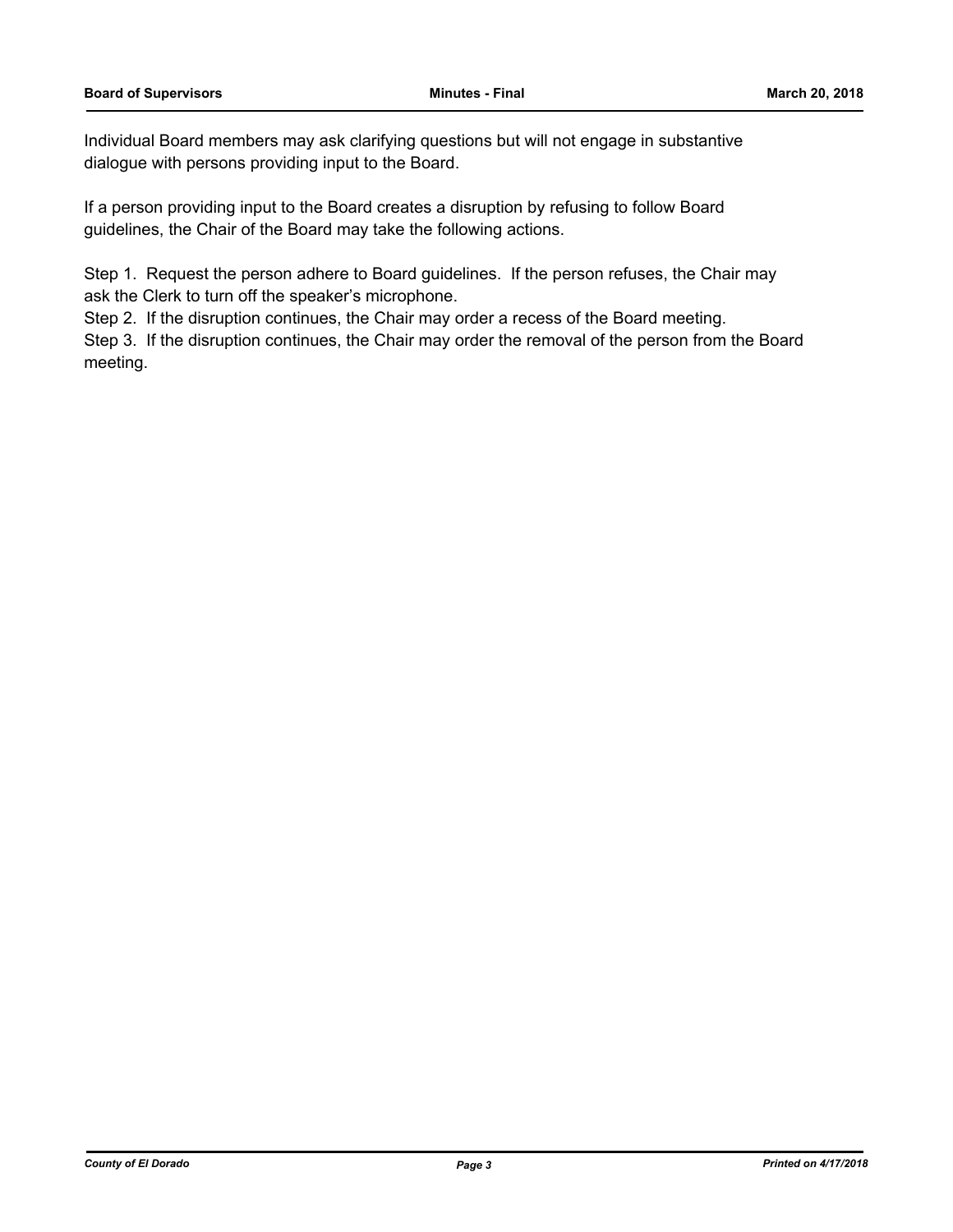#### **9:00 A.M. - CALLED TO ORDER**

Present: 5 - Supervisor Veerkamp, Supervisor Frentzen, Supervisor Ranalli, Supervisor Novasel and Supervisor Hidahl

#### **INVOCATION AND PLEDGE OF ALLEGIANCE TO THE FLAG**

**Pastor Dave Cooke of the Cold Springs Community Church gave the Invocation. Supervisor Hidahl led the Pledge of Allegiance to the Flag.**

## **ADOPTION OF THE AGENDA AND APPROVAL OF CONSENT CALENDAR**

#### *Public Comment: K. Mulvane*

**A motion was made by Supervisor Frentzen, seconded by Supervisor HIdahl to Adopt the Agenda and Approve the Consent with the following changes: Pull items 2,12,18,20,30,31 for discussion.**

**Yes:** 5 - Veerkamp, Frentzen, Ranalli, Novasel and Hidahl

The Board may make any necessary additions, deletions or corrections to the agenda including moving items to or from the Consent Calendar and adopt the agenda and the Consent Calendar with one single vote. A Board member may request an item be removed from the Consent Calendar for discussion and separate Board action. At the appropriate time as called by the Board Chair, members of the public may make a comment on matters on the Consent Calendar prior to Board action.

# **OPEN FORUM**

*Public Comment: J. Parson, K. Smith*

Open Forum is an opportunity for members of the public to address the Board of Supervisors on subject matter that is not on their meeting agenda and within their jurisdiction. Public comments during Open Forum are limited to three minutes per person. Individuals authorized by organizations will have three minutes to present organizational positions and perspectives and may request additional time, up to five minutes. The total amount of time reserved for Open Forum is 20 Minutes.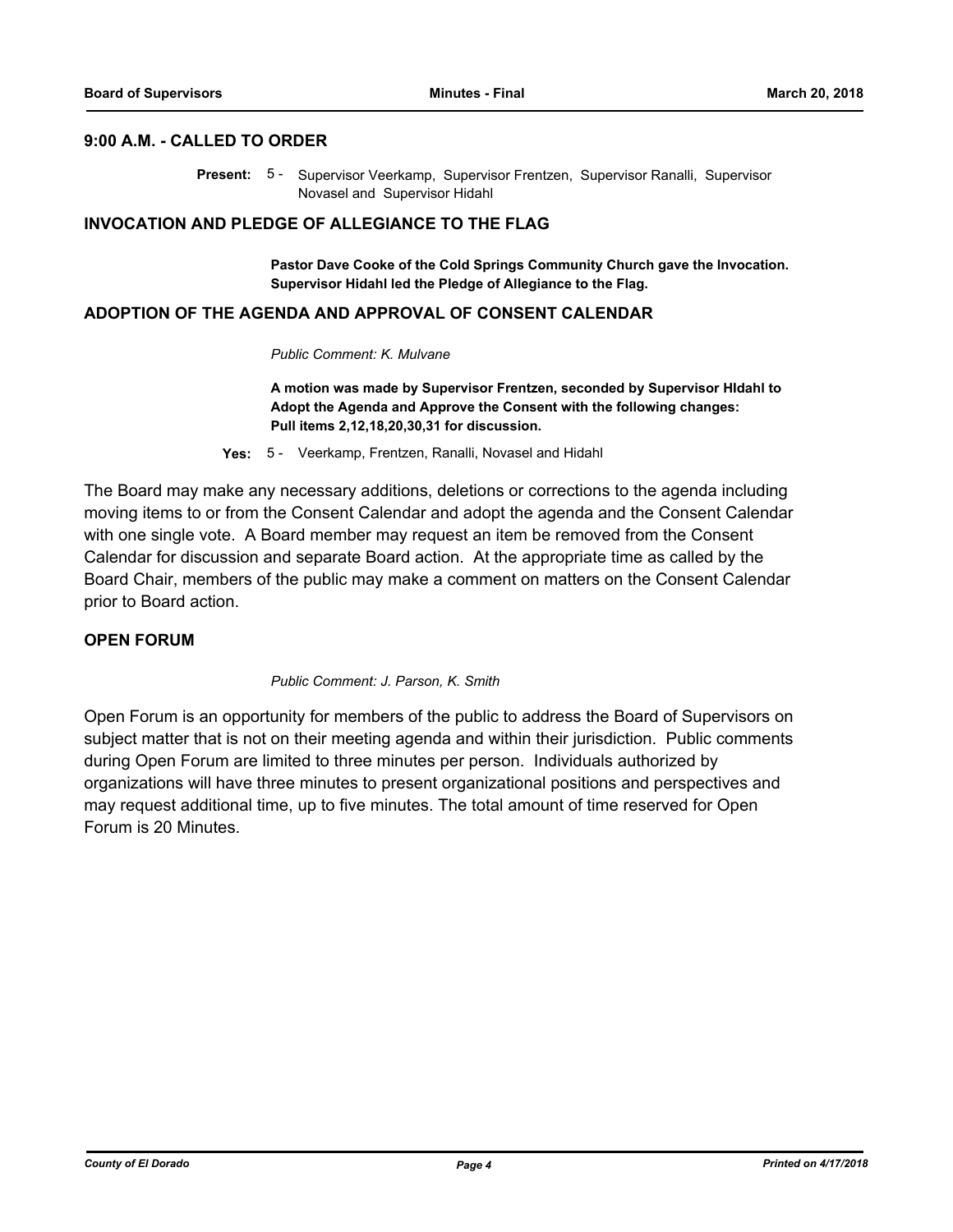# **CONSENT CALENDAR**

**1.** [18-0429](http://eldorado.legistar.com/gateway.aspx?m=l&id=/matter.aspx?key=23774) Clerk of the Board recommending the Board approve the Minutes from the regular meeting of the Board of Supervisors on March 13, 2018.

**This matter was Approved on the Consent Calendar.**

# **GENERAL GOVERNMENT - CONSENT ITEMS**

**2.** [18-0273](http://eldorado.legistar.com/gateway.aspx?m=l&id=/matter.aspx?key=23616) Chief Administrative Office recommending the Board: 1) Approve and authorize the Chair to sign a letter of endorsement supporting the El Dorado County Transportation Commission's grant application for Caltrans Rural Planning Assistance Program, for the development of a Community Transportation Plan for the El Dorado Hills Business Park; and

> 2) To authorize the allocation of up to 155 hours of County staff time, over the course of a year, in support of such efforts, pursuant to Policy A-5 Section II(A)(1) grant endorsements for non-county agencies that include a commitment of County staff time require Board approval.

# **FUNDING:** General Fund.

**A motion was made by Supervisor Frentzen, seconded by Supervisor Veerkamp to Approve this matter.**

- **Yes:** 5 Veerkamp, Frentzen, Ranalli, Novasel and Hidahl
- **3.** [18-0431](http://eldorado.legistar.com/gateway.aspx?m=l&id=/matter.aspx?key=23776) Chief Administrative Office recommending the Board order the Auditor-Controller to disburse \$798,693.13 from the El Dorado Hills County Water District ("District") Fire Impact Mitigation Fee account to the District, or to a District account as designated by the District, to reimburse the District for expansion of Fire Station 84 in order to serve new development within the District.

**FUNDING:** El Dorado Hills County Water District Development Impact Mitigation Fees.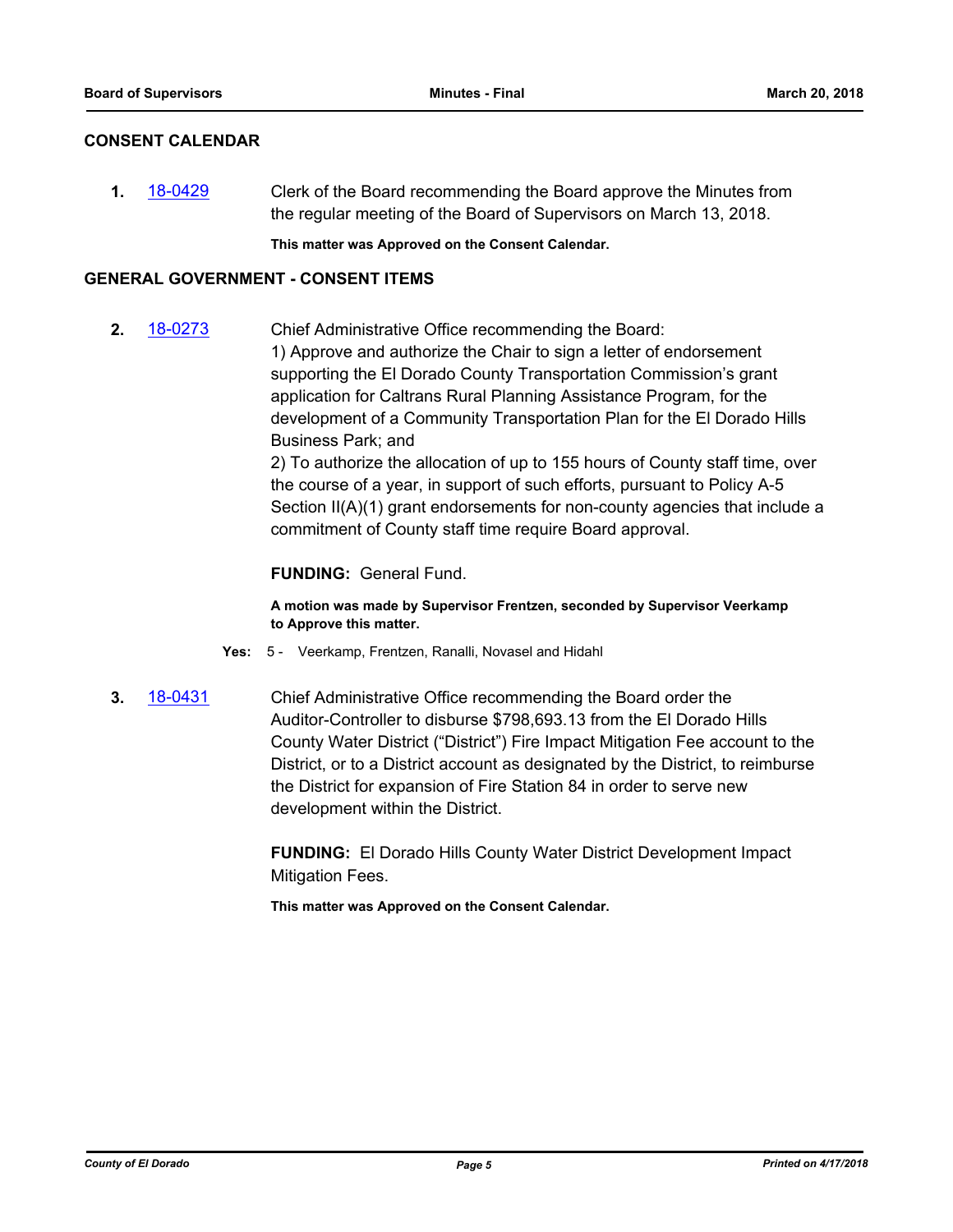**4.** [18-0339](http://eldorado.legistar.com/gateway.aspx?m=l&id=/matter.aspx?key=23682) Chief Administrative Office (CAO), Facilities Division, recommending the Board authorize the Chief Administrative Officer, or designee, to enter into negotiations with the owner(s), or their designated representative, of APN 323-400-16-000 located on Placerville Drive, Placerville and appoint the CAO, or designee, as the real estate negotiator on behalf of the County.

#### **FUNDING:** TBD

**This matter was Approved on the Consent Calendar.**

**5.** [18-0423](http://eldorado.legistar.com/gateway.aspx?m=l&id=/matter.aspx?key=23768) Chief Administrative Office, Facilities Division, recommending the Board consider the following:

> 1) Authorize the Chair to sign Facility Use Agreement 2705 between the County and the Military Family Support Group for use of space at 330 Fair Lane (Building 'A') and 360 Fair Lane (Building 'B') for a period of five (5) years, with optional renewal periods, for the purpose of storing donated items intended for local military families and veterans residing in El Dorado County;

2) Make a determination that use of the County's property as described above provides a public benefit; and

3) Authorize the Purchasing Agent, or designee, to execute further documents relating to Facility Use Agreement No. 2705, including future options, and amendments that have no fiscal impact, contingent upon approval by County Counsel and Risk Management.

**FUNDING**: General Fund.

**This matter was Approved on the Consent Calendar.**

**6.** [18-0180](http://eldorado.legistar.com/gateway.aspx?m=l&id=/matter.aspx?key=23522) Chief Administrative Office, Parks Division, recommending the Board approve and authorize the Chair to sign Agreement 2072 with Whitney Environmental Consulting, Inc., doing business as Foothill Associates (Consultant), for a term effective upon execution by both parties and to expire effective two years thereafter, in an amount not to exceed \$70,932 to provide regulatory services for the permitting of the Sacramento Placerville Transportation Corridor-El Dorado County natural trail from Latrobe Road to Missouri Flat Road.

**FUNDING:** Accumulative Capital Outlay Fund.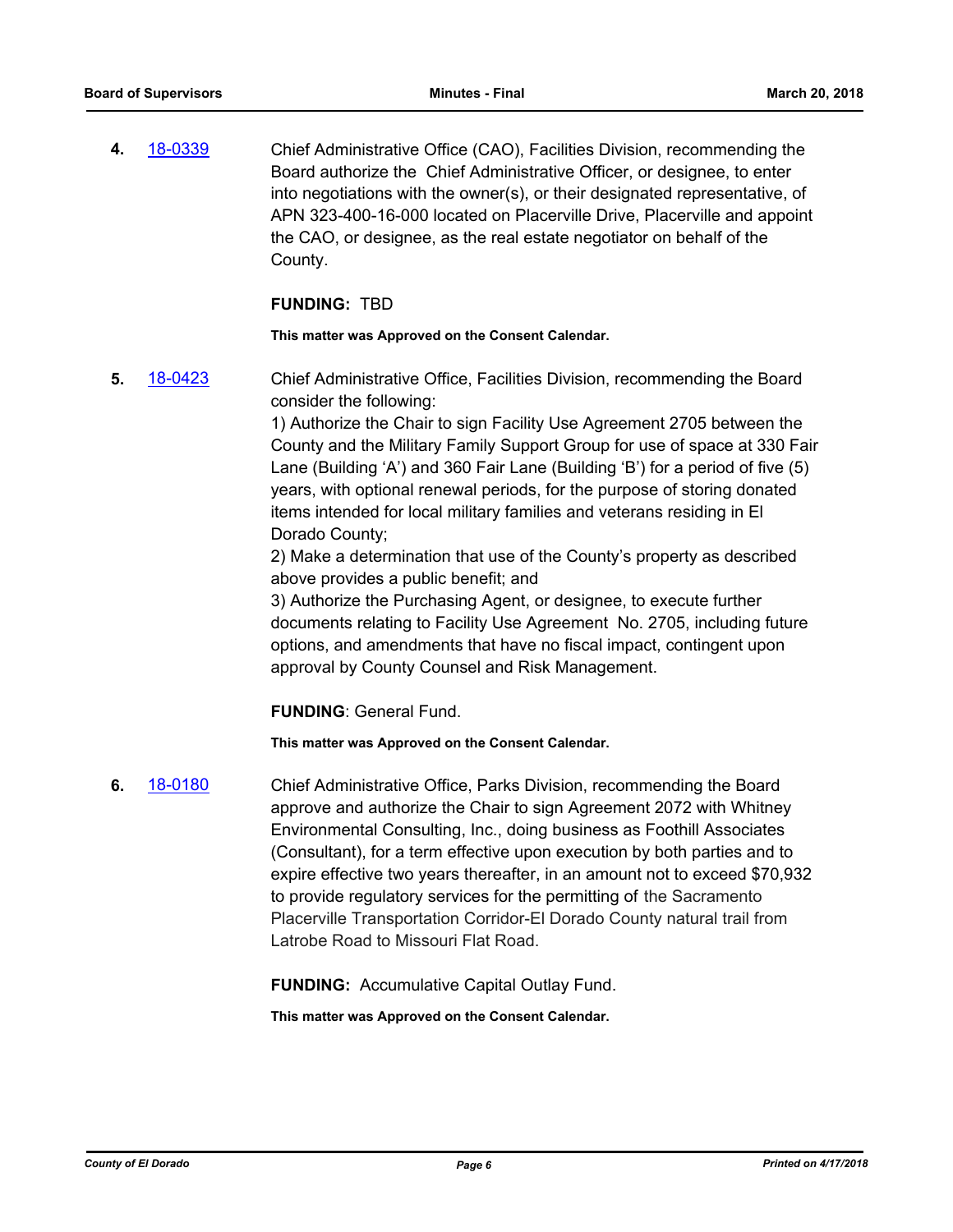**7.** [18-0368](http://eldorado.legistar.com/gateway.aspx?m=l&id=/matter.aspx?key=23711) Chief Administrative Office, Procurement and Contracts Division, recommending the Board declare (3) service weapons as surplus and approve the sale of the weapons to retiring Sheriff Captain Jackie Noren and Sheriff Lieutenant Tim Becker.

> **FUNDING:** The Sheriff's Office will receive the funds paid by the retiring employees.

**This matter was Approved on the Consent Calendar.**

**8.** [18-0383](http://eldorado.legistar.com/gateway.aspx?m=l&id=/matter.aspx?key=23728) Clerk of the Board, based upon the recommendation of the Mental Health Commission, recommending the Board make the following appointment to the Mental Health Commission: Appoint Henry Sandigo, West Slope Council Commission Member (Vacant), Term Expiration 01/01/2021.

**This matter was Approved on the Consent Calendar.**

**9.** [18-0379](http://eldorado.legistar.com/gateway.aspx?m=l&id=/matter.aspx?key=23724) Fish and Game Commission recommending the Board approve the attached budget transfer increasing revenues by \$2,902.53 from use of fund balance and increasing appropriations by \$5,902.53, with \$3,000 transferred from operating transfers for Fiscal Year 2017/18 Sawmill Pond Restocking Project for Fish and Game Preservation. (4/5 vote required)

**FUNDING:** General Fund, Fines, Donations.

**This matter was Approved on the Consent Calendar.**

**10.** [18-0412](http://eldorado.legistar.com/gateway.aspx?m=l&id=/matter.aspx?key=23757) Human Resources Department and Planning and Building Department recommending the Board: 1.) Approve and authorize the Chair to sign Resolution **037-2018** to add 1.0 FTE Deputy Director of Planning position to the Department of Planning and Building and b) adopt the JCN, salary range, and bargaining unit for the Deputy Director of Planning classification; and 2.) Approve and adopt the Deputy Director of Planning class

specification.

**FUNDING:** General Fund (45%) and Grants and User Fees (55%).

**This matter was Approved and Resolution 037-2018 was Adopted upon Approval of the Consent Calendar.**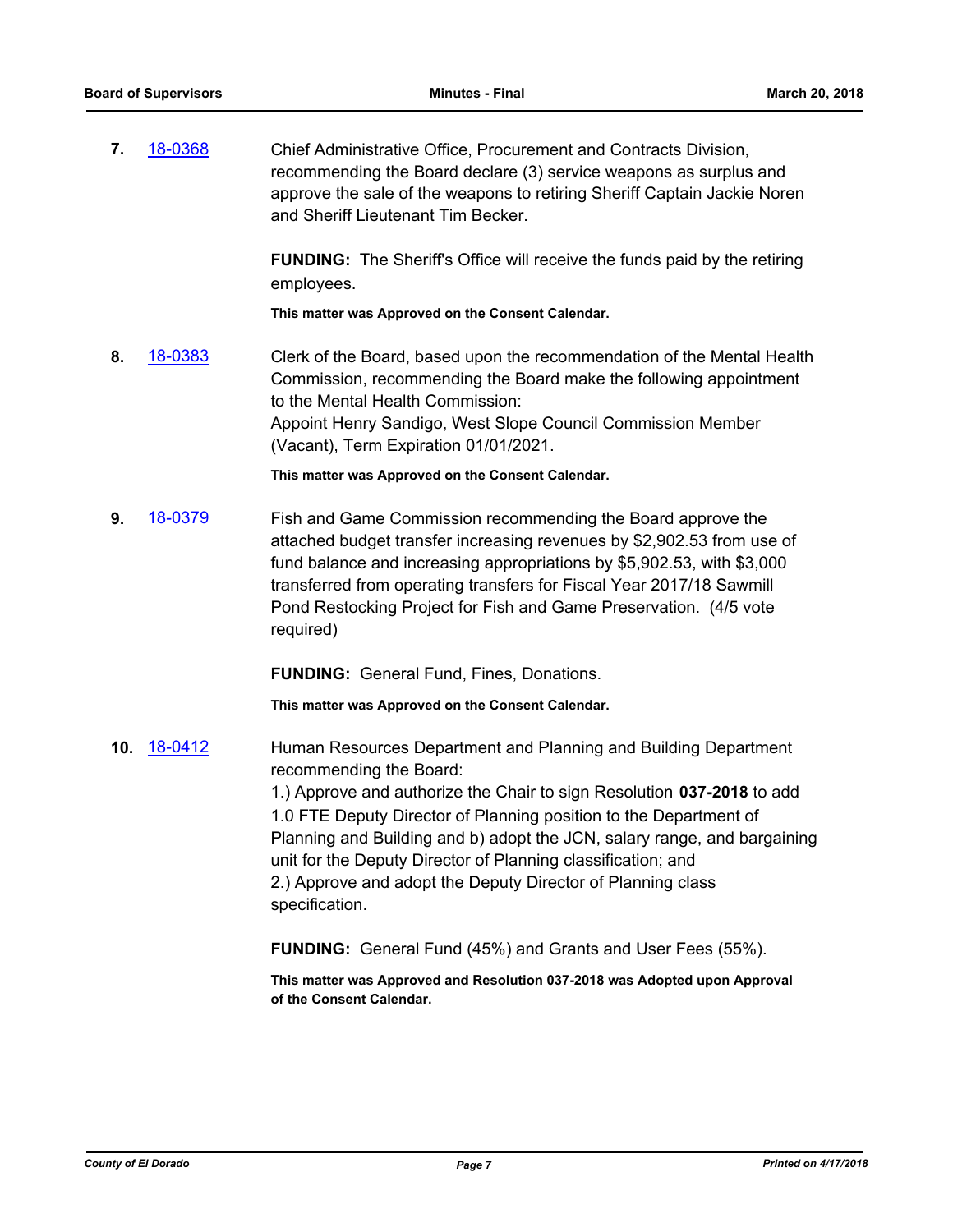**11.** [18-0386](http://eldorado.legistar.com/gateway.aspx?m=l&id=/matter.aspx?key=23731) Information Technologies Department (IT) and Human Resources Department recommending the Board consider the following: 1) Adopt the newly created Information Technology Specialist I/II class specification:

2) Approve and authorize the Chair to sign Resolution **043-2018:**

a) Establishing the job class number, salary range, and bargaining unit designation for the classifications of Information Technology Specialist I and Information Technology Specialist II (flexibly staffed as Information Technology Specialist I/II);

b) Approving the retention of the Information Technology Analyst Trainee/I/II position until April 26, 2018; and

c) Amending the Authorized Personnel Allocation Resolution for the Information Technologies Department to delete 1.0 FTE Information Technology Analyst Trainee/I/II effective April 27, 2018 and adding 1.0 FTE Information Technology Specialist I/II positions.

**FUNDING:** General Fund.

**This matter was Approved and Resolution 043-2018 was Adopted upon Approval of the Consent Calendar.**

**12.** [18-0373](http://eldorado.legistar.com/gateway.aspx?m=l&id=/matter.aspx?key=23718) Information Technologies Department recommending the Board approve and authorize the Purchasing Agent to sign Agreement 2422 with Computer Associates, Inc. (CA) in the amount of \$46,698.15 with an effective date retroactive to July 1, 2017 through June 30, 2018, for the provision of mainframe software maintenance and licensing for the xBC12 Mainframe computer.

> **FUNDING:** General Fund, with cost recovery in future year(s) through the A-87 Cost Plan.

**A motion was made by Supervisor Novasel, seconded by Supervisor Hidahl to Approve this matter. Supervisor Frentzen stated her No vote was due to the contract being retroactive.**

- **Yes:** 4 Veerkamp, Ranalli, Novasel and Hidahl
- **Noes:** 1 Frentzen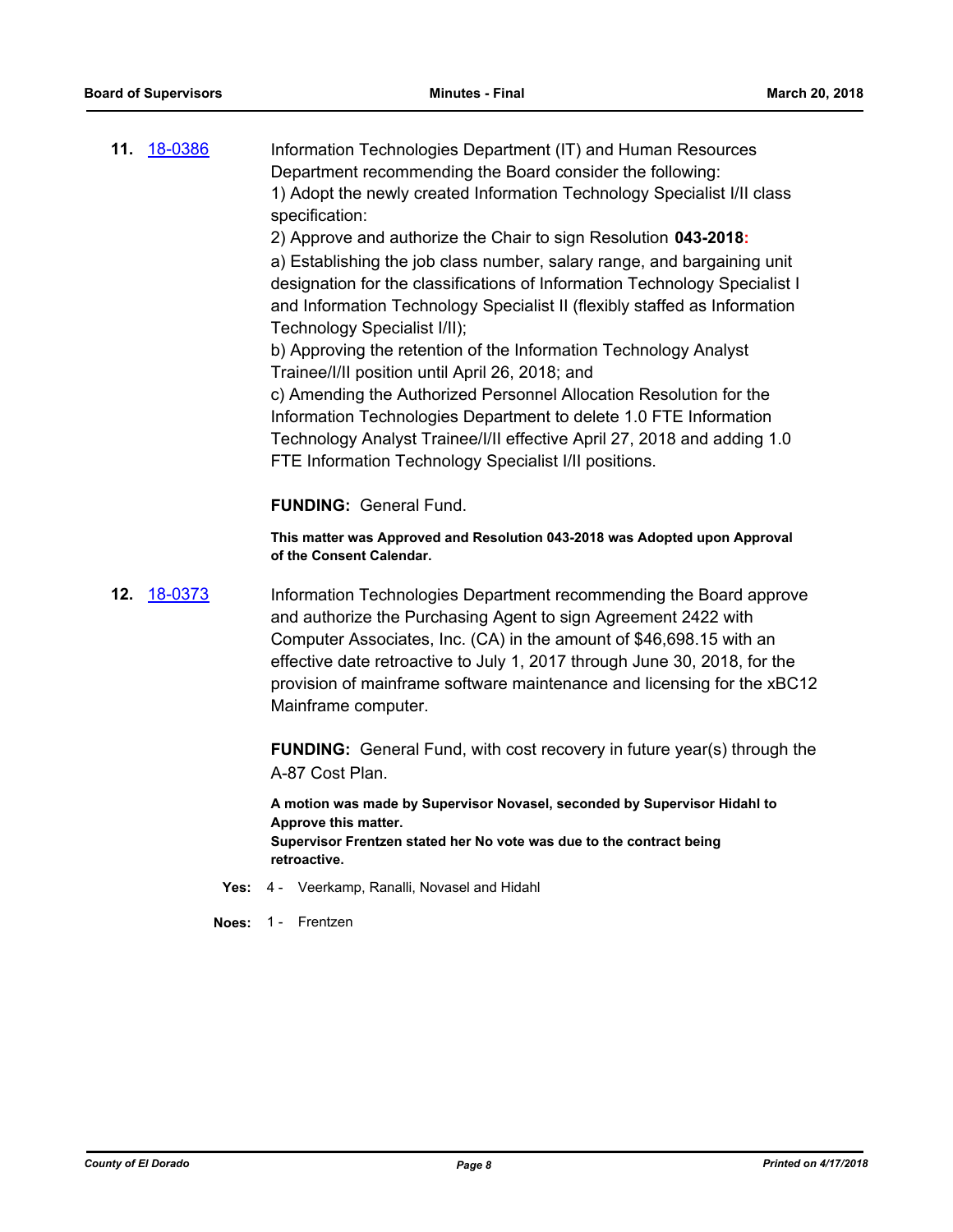**13.** [18-0391](http://eldorado.legistar.com/gateway.aspx?m=l&id=/matter.aspx?key=23736) Supervisor Novasel and Supervisor Frentzen recommending the Board approve **Final Passage** (Second Reading) of Ordinance **5081** amending Title 2, Article XIV to add section 2.20.1100 (et. seq.) to establish a seven (7) member Human Rights Commission for El Dorado County. (Cont. 3/13/18, Item 20)

**FUNDING:** There are no funding or staff resources allocated.

**Ordinance 5081 was Adopted upon Approval of the Consent Calendar.**

**14. 16-0305** Supervisor Ranalli recommending the Board find that a state of emergency continues to exist in El Dorado County as a result of unprecedented tree mortality due to drought conditions and related bark beetle infestations. (Cont. 3/13/18, Item 8)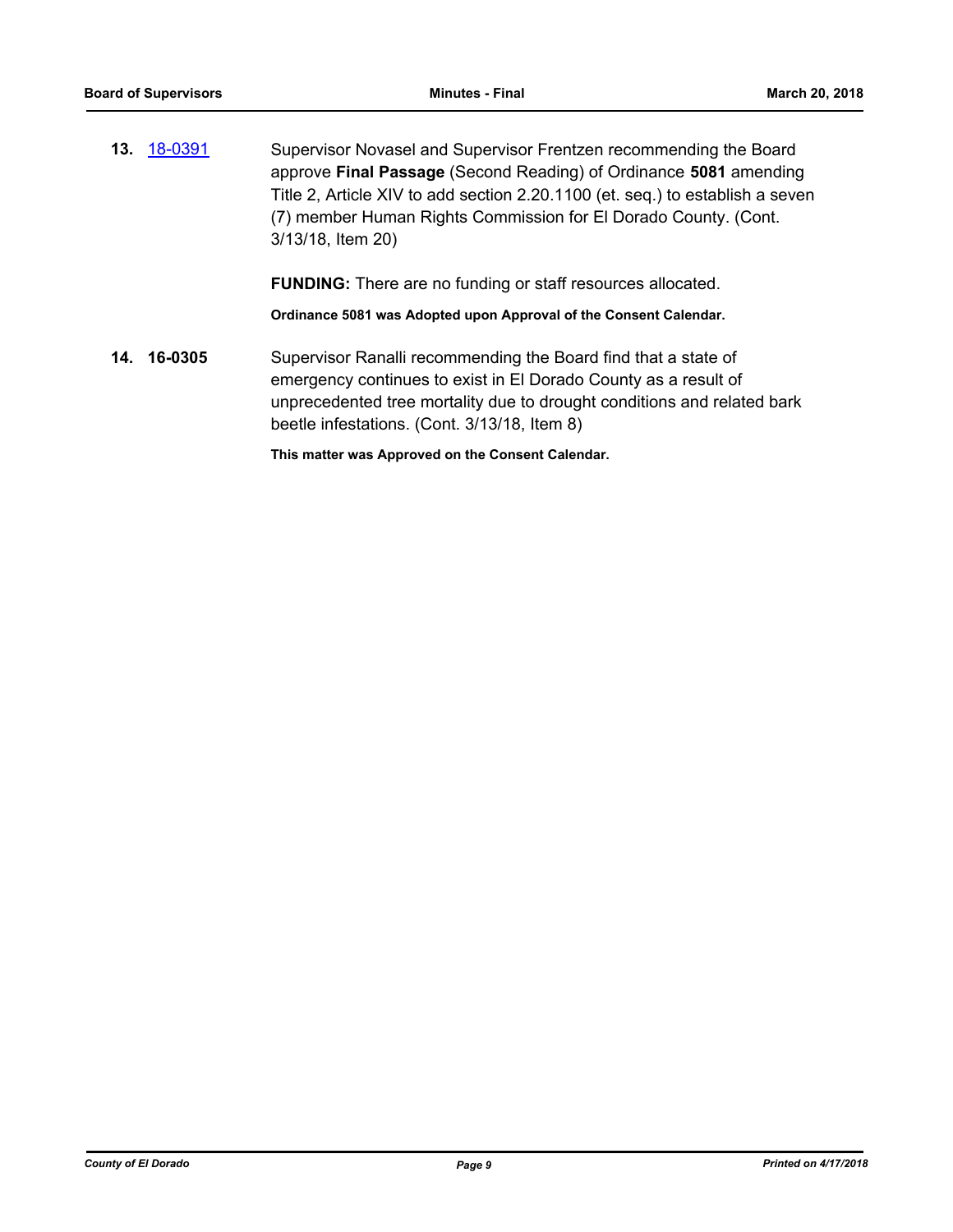#### **HEALTH AND HUMAN SERVICES - CONSENT ITEMS**

**15.** [17-1013](http://eldorado.legistar.com/gateway.aspx?m=l&id=/matter.aspx?key=22957) Health and Human Services Agency recommending the Board: 1) Approve the use of updated Interfacility Transfer (IFT) and Critical Care Transfer (CCT) Permit Application/Agreement boilerplate, to allow the Emergency Medical Services Agency to tender permits to ambulance transportation contractors to provide IFT/CCT services in the non-exclusive areas of the County; and 2) Adopt and authorize the Chair to sign Resolution **032-2018**, which delegates authority to the Health and Human Services Agency Director, or designee, to execute IFT/CCT Permit Application/Agreements, as appropriate; and authorizes the use of future updated Permit Application/Agreements, contingent upon approval by County Counsel and Risk Management.

**FUNDING:** Fee for service.

**This matter was Approved and Resolution 032-2018 was Adopted upon Approval of the Consent Calendar.**

**16.** [17-1354](http://eldorado.legistar.com/gateway.aspx?m=l&id=/matter.aspx?key=23300) Health and Human Services Agency recommending the Board receive and file the El Dorado County Emergency Services Authority annual Financial Audit for Fiscal Year 2015/16.

#### **FUNDING:** N/A

**This matter was Approved on the Consent Calendar.**

**17.** [18-0349](http://eldorado.legistar.com/gateway.aspx?m=l&id=/matter.aspx?key=23692) Health and Human Services Agency recommending the Board: 1) Accept the distribution of \$31,147.32 from the Carl R. Locher and Katherine A. Locher Trust to the County of El Dorado Animal Shelter Pet Aid Fund; and 2) Authorize the Health and Human Services Agency Director, or designee, to execute document(s) relating to the distribution from the Carl R. Locher and Katherine A. Locher Trust to the County of El Dorado Animal Shelter Pet Aid Fund.

**FUNDING:** Carl R. Locher and Katherine A. Locher Trust.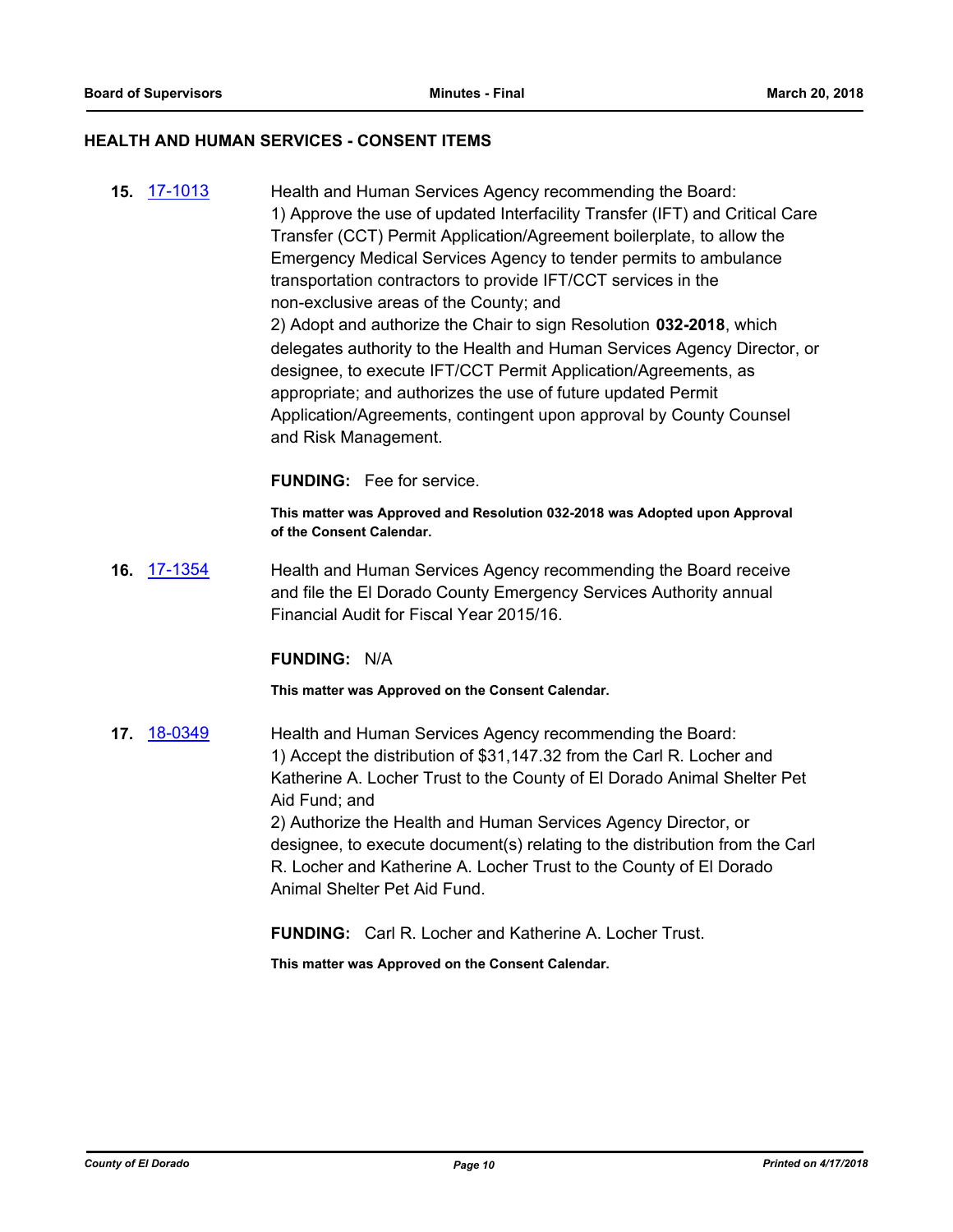#### **LAND USE AND DEVELOPMENT - CONSENT ITEMS**

**18.** [18-0066](http://eldorado.legistar.com/gateway.aspx?m=l&id=/matter.aspx?key=23407) Community Development Services, Department of Transportation recommending the Board approve and authorize the Chair to sign First Amendment to Agreement for Services 414-S1510 with Stantec Consulting Services, Inc., modifying the term of the Agreement, it becomes effective upon execution and will terminate three years thereafter, and various administrative details related to their acquisition of North State Resources, Inc., but with no changes to compensation, rate schedule or scope of work which provides California Environmental Quality Act (CEQA)/National Environmental Policy Act (NEPA) environmental clearance and permitting for the Greenstone Road at Slate Creek - Bridge Replacement Project, CIP 77137.

> **FUNDING:** Highway Bridge Program (Federal, 99%) and Regional Surface Transportation Program Exchange Funds (State, 1%).

**A motion was made by Supervisor Veerkamp, seconded by Supervisor Hidahl to Approve this matter and change language to include "will terminate three years thereafter" or upon completion of construction whichever is later.**

- **Yes:** 5 Veerkamp, Frentzen, Ranalli, Novasel and Hidahl
- **19.** [18-0205](http://eldorado.legistar.com/gateway.aspx?m=l&id=/matter.aspx?key=23547) Community Development Services, Department of Transportation recommending the Board approve and authorize the Chair to sign the Second Amendment to Agreement for Services 413-S1511 with Stantec Consulting Services, Inc., modifying various administrative details related to their acquisition of North State Resources, Inc., with no changes to the compensation, rate schedule, term, or scope of work of the Agreement.

**FUNDING:** Highway Bridge Program (Federal, 99%) and Regional Surface Transportation Program Exchange Funds (State, 1%).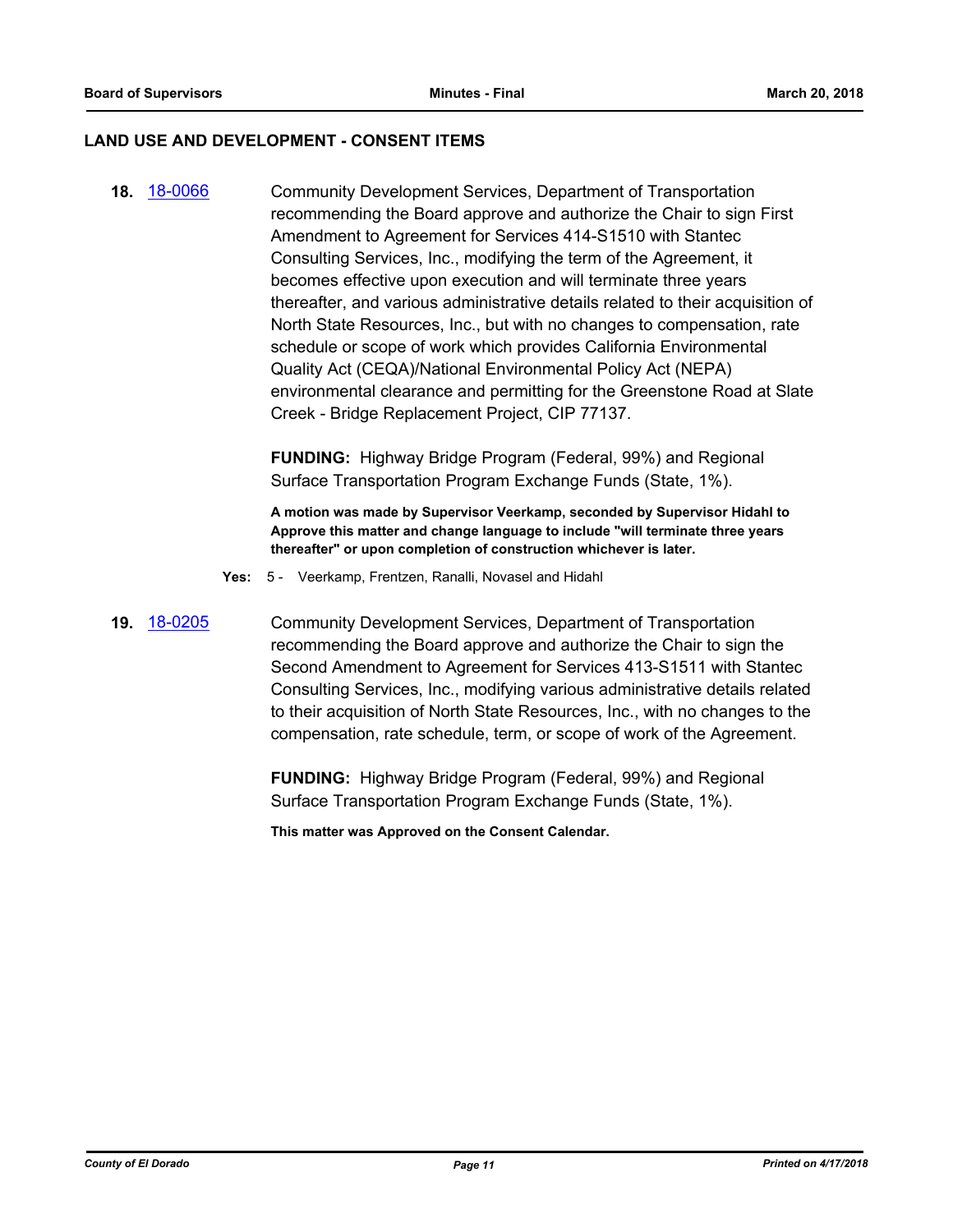**20.** [18-0206](http://eldorado.legistar.com/gateway.aspx?m=l&id=/matter.aspx?key=23548) Community Development Services, Department of Transportation recommending the Board approve and authorize the Chair to sign the Second Amendment to Agreement for Services 415-S1511 with Stantec Consulting Services, Inc., modifying the term of the Agreement, which will became effective upon execution and will terminate three years thereafter, and various administrative details related to their acquisition of North State Resources, Inc., but with no changes to compensation, rate schedule or scope of work which provides California Environmental Quality Act (CEQA)/National Environmental Policy Act (NEPA) environmental clearance and permitting for the Oak Hill Road at Squaw Hollow Creek - Bridge Replacement Project, CIP 77134.

> **FUNDING:** Highway Bridge Program (Federal, 99%) and Regional Surface Transportation Program Exchange Funds (State, 1%).

**A motion was made by Supervisor Veerkamp, seconded by Supervisor Novasel to Approve this matter and change language to include "will terminate three years thereafter" or upon completion of construction whichever is later.**

- **Yes:** 5 Veerkamp, Frentzen, Ranalli, Novasel and Hidahl
- **21.** [18-0217](http://eldorado.legistar.com/gateway.aspx?m=l&id=/matter.aspx?key=23559) Community Development Services, Department of Transportation, recommending the Board approve and authorize the Chair to sign Second Amendment to Agreement for Services 111-S1511 with Stantec Consulting Services, Inc., modifying various administrative details related to their acquisition of North State Resources, Inc. and changing the Contract Administrator, with no changes to the compensation, rate schedule, term, or scope of work of the Agreement which provides on-call environmental review and associated services in support of various Capital Improvement Program projects.

**FUNDING:** Various Capital Improvement Program Funding Sources (including Federal, State, and Local funds).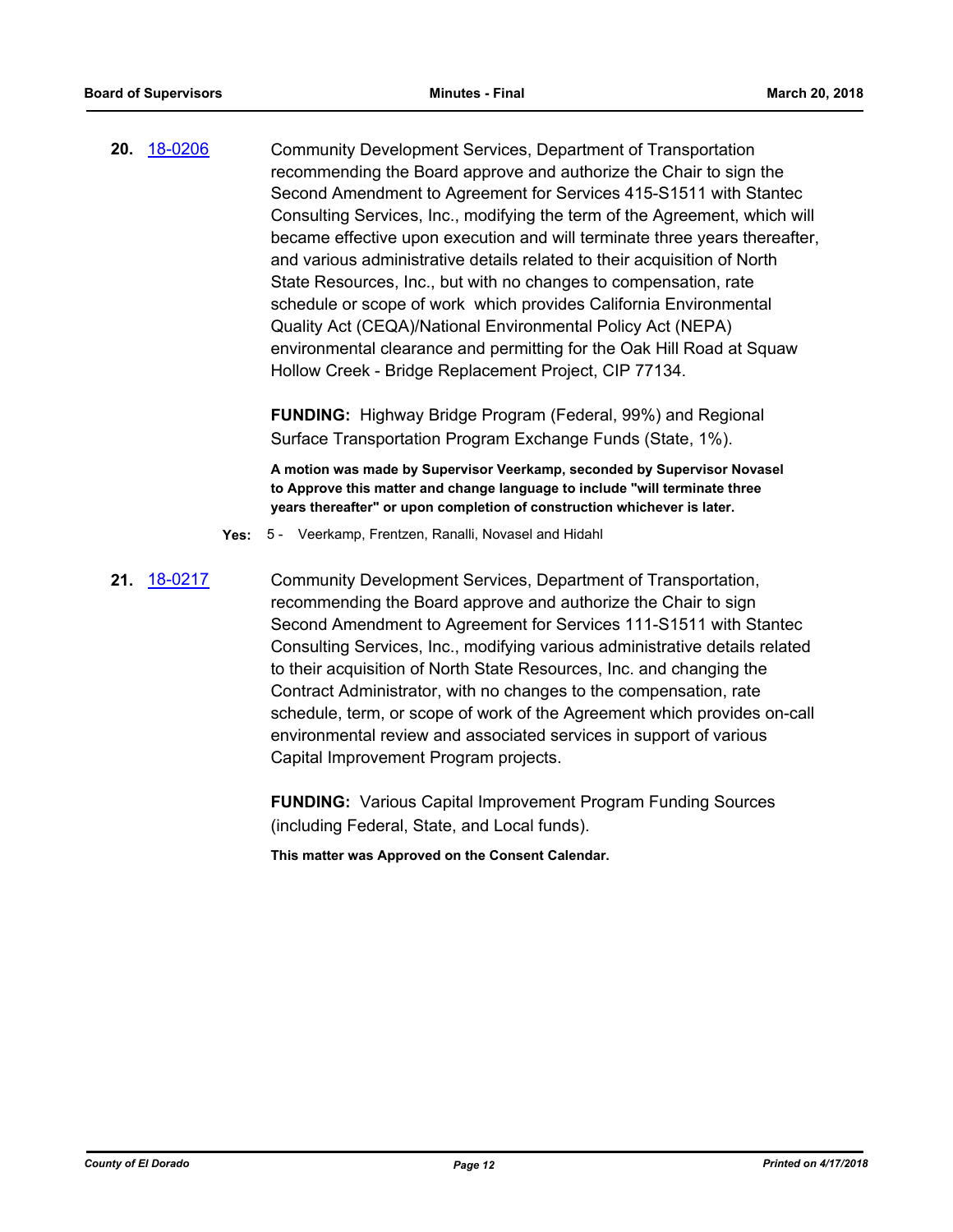| 22. 18-0304    | Community Development Services, Department of Transportation,<br>recommending the Board consider the following pertaining to the Tree<br>Mortality Project Phase III, Contract 2423, PW 17-31208:<br>1) Award the Contract to Joe Benigno Tree Service who submitted the<br>lowest responsive, responsible bid of \$244,593.00 the lowest responsive,<br>responsible bidder; said bidder to be determined after the bid opening-<br>scheduled for March 7, 2018;<br>2) Approve and authorize the Chair to sign the Contract; and<br>3) Authorize the Department of Transportation Director to sign an Escrow<br>Agreement, if requested by the Contractor and in accordance with Public<br>Contract Code Section 22300, for the purpose of holding Contract<br>retention funds. |
|----------------|---------------------------------------------------------------------------------------------------------------------------------------------------------------------------------------------------------------------------------------------------------------------------------------------------------------------------------------------------------------------------------------------------------------------------------------------------------------------------------------------------------------------------------------------------------------------------------------------------------------------------------------------------------------------------------------------------------------------------------------------------------------------------------|
|                | <b>FUNDING:</b> California Disaster Assistance Act Funds (75% - State) and<br>General Fund (25% - Local).                                                                                                                                                                                                                                                                                                                                                                                                                                                                                                                                                                                                                                                                       |
|                | This matter was Approved on the Consent Calendar.                                                                                                                                                                                                                                                                                                                                                                                                                                                                                                                                                                                                                                                                                                                               |
| 18-0344<br>23. | Community Development Services, Planning and Building Department,<br>Long Range Planning, recommending the Board receive and file the 2017<br>General Plan Annual Progress Report for submittal to the California<br>Governor's Office of Planning and Research.                                                                                                                                                                                                                                                                                                                                                                                                                                                                                                                |
|                | This matter was Approved on the Consent Calendar.                                                                                                                                                                                                                                                                                                                                                                                                                                                                                                                                                                                                                                                                                                                               |
| 18-0282<br>24. | Planning and Building Department, Long Range Planning, recommending<br>the Board receive and file the 2017 Annual Housing Element<br>Implementation Progress Report for submittal to the California<br>Department of Housing and Community Development.                                                                                                                                                                                                                                                                                                                                                                                                                                                                                                                         |
|                | <b>FUNDING: N/A</b>                                                                                                                                                                                                                                                                                                                                                                                                                                                                                                                                                                                                                                                                                                                                                             |
|                | This matter was Approved on the Consent Calendar.                                                                                                                                                                                                                                                                                                                                                                                                                                                                                                                                                                                                                                                                                                                               |
| 18-0369<br>25. | Surveyor's Office recommending the Board adopt and authorize the Chair<br>to sign Resolution 034-2018 for Abandonment of Easement 17-005 to<br>abandon public utility easements on Lots 384 and 382 of "Waterford Unit<br>5", recorded at Book G of Subdivisions at Page 133, identified as<br>Assessor's Parcel Numbers 110-253-12 and 110-253-10.<br>Resolution 034-2018 was Adopted upon Approval of the Consent Calendar.                                                                                                                                                                                                                                                                                                                                                   |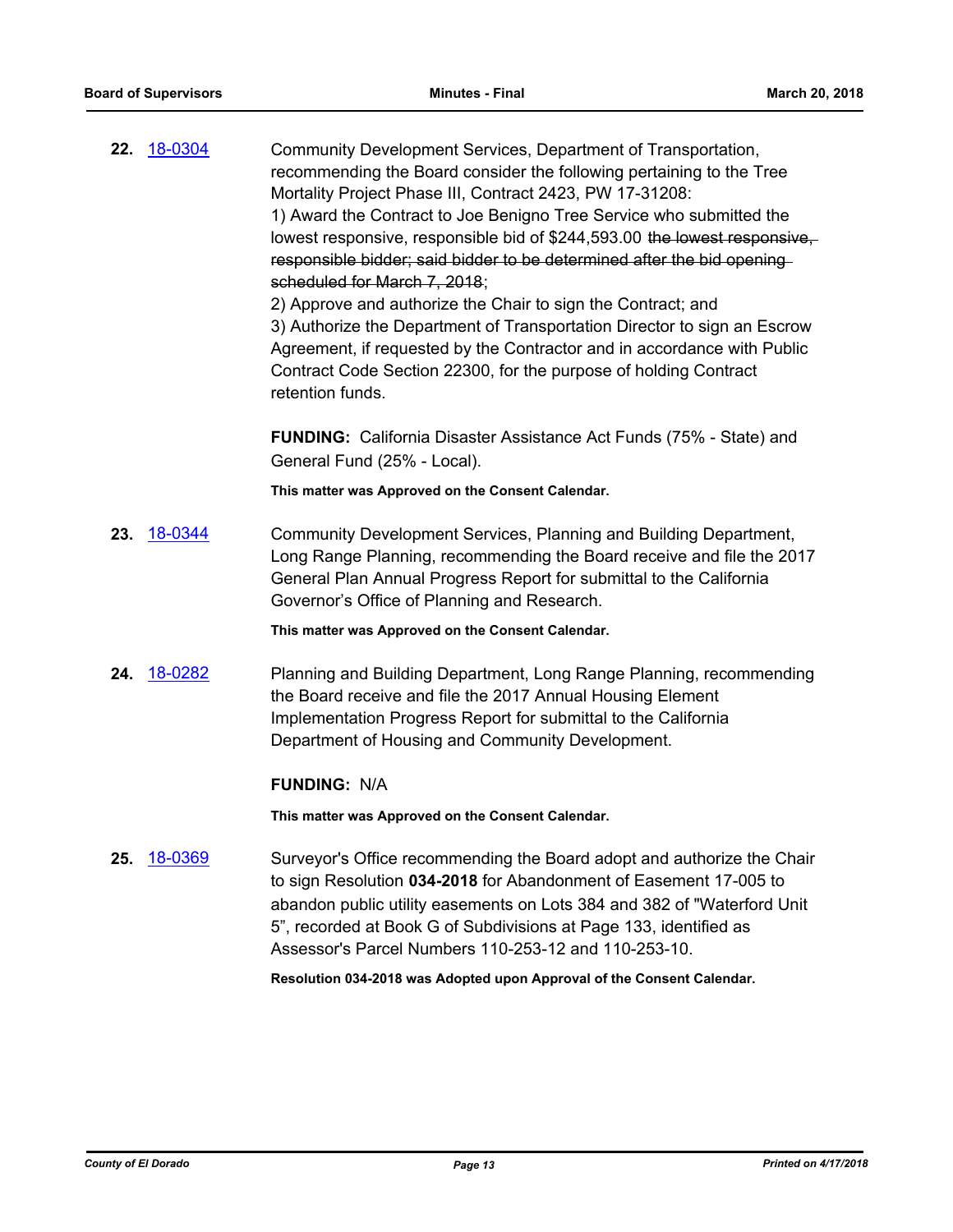**26.** [18-0370](http://eldorado.legistar.com/gateway.aspx?m=l&id=/matter.aspx?key=23714) Surveyor's Office recommending the Board adopt and authorize the Chair to sign Resolution **035-2018** for Abandonment of Easement 18-001 to abandon a portion of the public utility and drainage easement on Lots 39 and 40 of "Park Village Unit 7", recorded at Book G of Subdivisions at Page 56. Current parcel is identified as Assessor's Parcel Number 120-391-14 and further identified as Parcel 3 of the Parcel Map recorded in Book 38 of Parcel Maps at Page 130.

**Resolution 035-2018 was Adopted upon Approval of the Consent Calendar.**

**27.** [18-0381](http://eldorado.legistar.com/gateway.aspx?m=l&id=/matter.aspx?key=23726) Surveyor's Office recommending the Board: Adopt Resolution **033-2018** for Abandonment of Easement 18-003 to abandon a public utility easement on Lot 164 of "Oak Tree Village - No. 4", recorded at Book G of Subdivisions at Page 113, identified as Assessor's Parcel 125-625-01.

**Resolution 033-2018 was Adopted upon Approval of the Consent Calendar.**

**28.** [18-0382](http://eldorado.legistar.com/gateway.aspx?m=l&id=/matter.aspx?key=23727) Surveyor's Office recommending the Board adopt and authorize the Chair to sign Resolution **031-2018** for Abandonment of Easement 18-004 to abandon a public utility easement on Lot 150 of "Oak Tree Village - 4", recorded at Book G of Subdivisions at Page 113, identified as Assessor's Parcel 125-623-05.

**Resolution 031-2018 was Adopted upon Approval of the Consent Calendar.**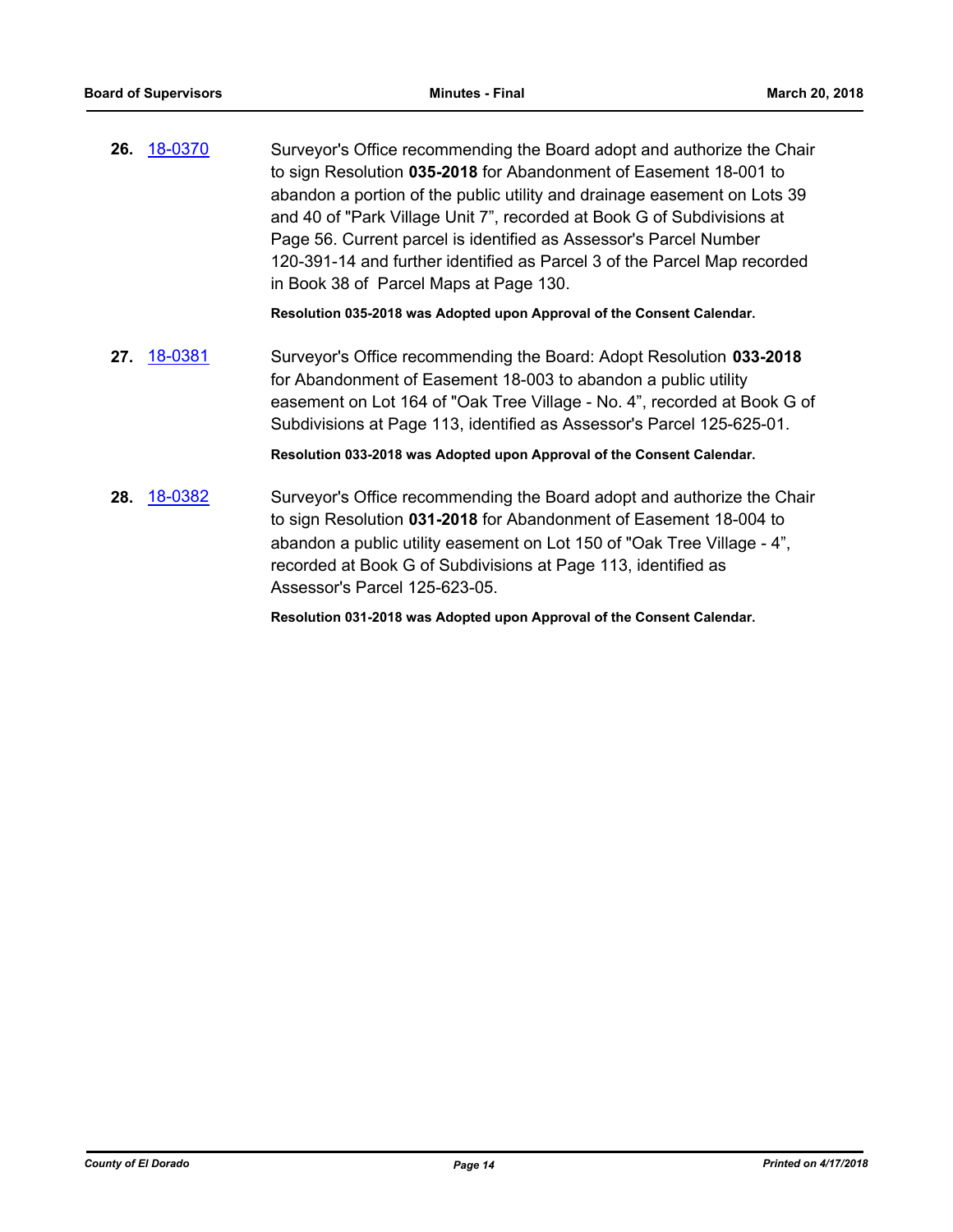#### **LAW AND JUSTICE - CONSENT ITEMS**

**29.** [18-0260](http://eldorado.legistar.com/gateway.aspx?m=l&id=/matter.aspx?key=23603) District Attorney recommending the Board approve and authorize the Chair to sign Agreement 810 with LexisNexis to provide public and commercial database searches and on-line jury instructions with a term of April 1, 2018 through March 31, 2023, in the amount of \$152,305 for the five-year period.

**FUNDING:** General Fund.

**This matter was Approved on the Consent Calendar.**

**30.** [18-0333](http://eldorado.legistar.com/gateway.aspx?m=l&id=/matter.aspx?key=23676) Sheriff's Office recommending the Board approve and authorize the County Purchasing Agent to sign Agreement for Services 2376 with Western Sign Company Inc., for design, application, and removal services for graphics, signage, and lettering on Sheriff's Office vehicles, for a not-to-exceed amount of \$63,000, with a retroactive effective date of February 2, 2018, and a three year term expiring February 1, 2021.

**FUNDING:** General Fund.

**A motion was made by Supervisor Veerkamp, seconded by Supervisor Hidahl to Approve this matter. Supervisor Frentzen stated her No vote was due to the contract being retroactive.**

- **Yes:** 4 Veerkamp, Ranalli, Novasel and Hidahl
- **Noes:** 1 Frentzen
- **31.** [18-0278](http://eldorado.legistar.com/gateway.aspx?m=l&id=/matter.aspx?key=23621) Sheriff's Office recommending the Board approve and authorize the Chair to sign a Cooperative Service Agreement with the El Dorado County Fire Protection District for medical support for the El Dorado Sheriff's Office (EDSO) Special Weapons And Tactics (SWAT) Team by providing Tactical Medics (TMs) who are paramedics specially trained and qualified to provide medical support to the EDSO SWAT Team during call-outs/missions and training, with the term retroactive to September 23, 2017 and continuing through September 22, 2019, and renewed annually at the election of the parties. The cost for Fire Protection District TMs is up to \$27.87 per regular hour and \$41.81 per overtime hour. The total not to exceed of this Agreement is \$40,000. (Est. Time: 5 Min.)

**FUNDING:** General Fund.

**A motion was made by Supervisor Hidahl, seconded by Supervisor Veerkamp to Approve this matter. Supervisor Frentzen stated her No vote was due to the contract being retroactive.**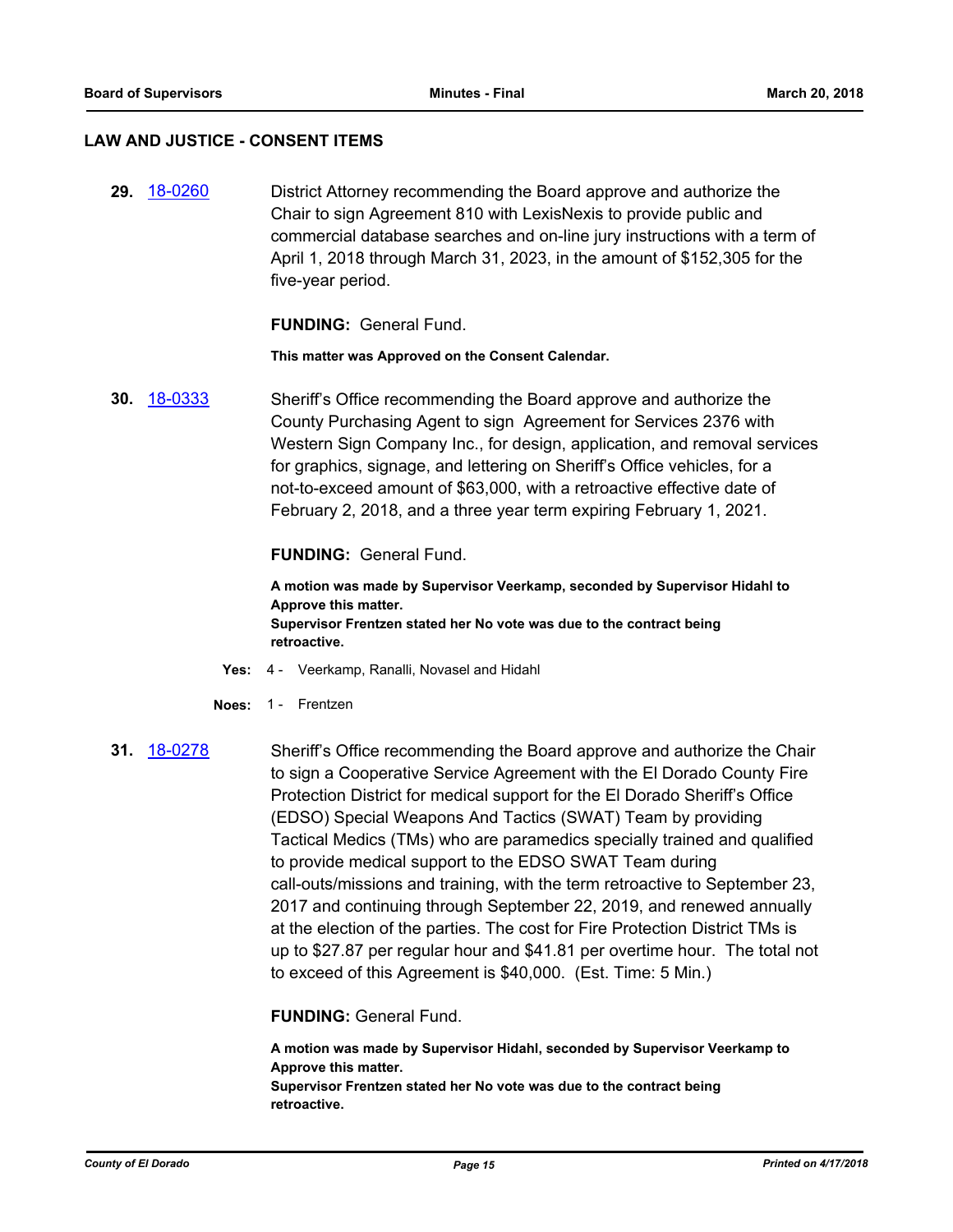**Yes:** 4 - Veerkamp, Ranalli, Novasel and Hidahl

**Noes:** 1 - Frentzen

# **END CONSENT CALENDAR**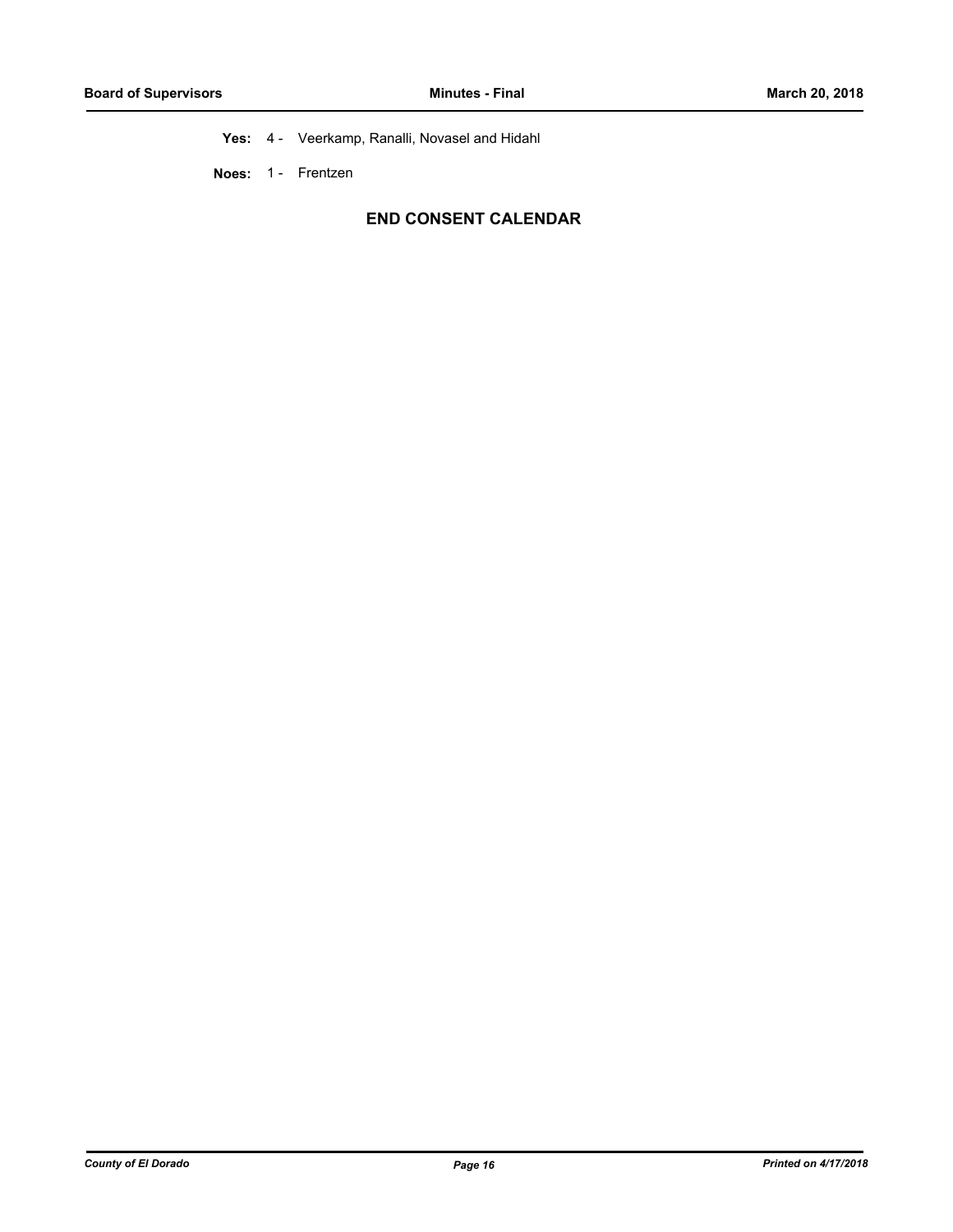# **DEPARTMENT MATTERS (Items in this category may be heard at any time)**

**32.** [18-0448](http://eldorado.legistar.com/gateway.aspx?m=l&id=/matter.aspx?key=23793) Chief Administrative Office recommending the Board receive and file a presentation from the Chief Administrative Office and Department of Transportation staff on the new transportation project update website. (Est. Time: 15 Min.) **Received and Filed. 33.** [18-0413](http://eldorado.legistar.com/gateway.aspx?m=l&id=/matter.aspx?key=23758) Chief Administrative Officer and Director of Human Resources recommending the Board: 1) Approve and authorize the Chair to sign Resolution **038-2018**: a) Authorizing Human Resources Department and the Payroll Division of the Auditor/Controller's Office to implement a one-time lump sum payment to all regular Unrepresented Management (UM) and Confidential (CO) employees paid in two \$750 installments, with the first payment in pay period 8 and the second \$750 payment in pay period 9. Employees that received a lump sum payment from previous bargaining group are excluded from receipt of this payment; and b) Establishing revised salaries for all UM and CO-Exempt employees. 2) Adopt and authorize the Chair to sign the revised Salary and Benefits Resolution **039-2018,** which covers all employees in the UD, EL, UM, and CO groups: a) Approving the optional benefit credit increase for all employees in the Unrepresented Department Head, Elected Officials, Unrepresented Management, and Confidential groups from \$6,000 to \$6,240; and b) Approving the elimination of the management leave cash out option for employees in the UM group and the special leave cash out option for CO-Exempt employees. (Est. Time: 10 Min.)

**FUNDING:** General Fund.

**A motion was made by Supervisor Hidahl, seconded by Supervisor Veerkamp to Approve this matter and Adopt Resolutions 038-2018 and 039-2018.**

**Yes:** 5 - Veerkamp, Frentzen, Ranalli, Novasel and Hidahl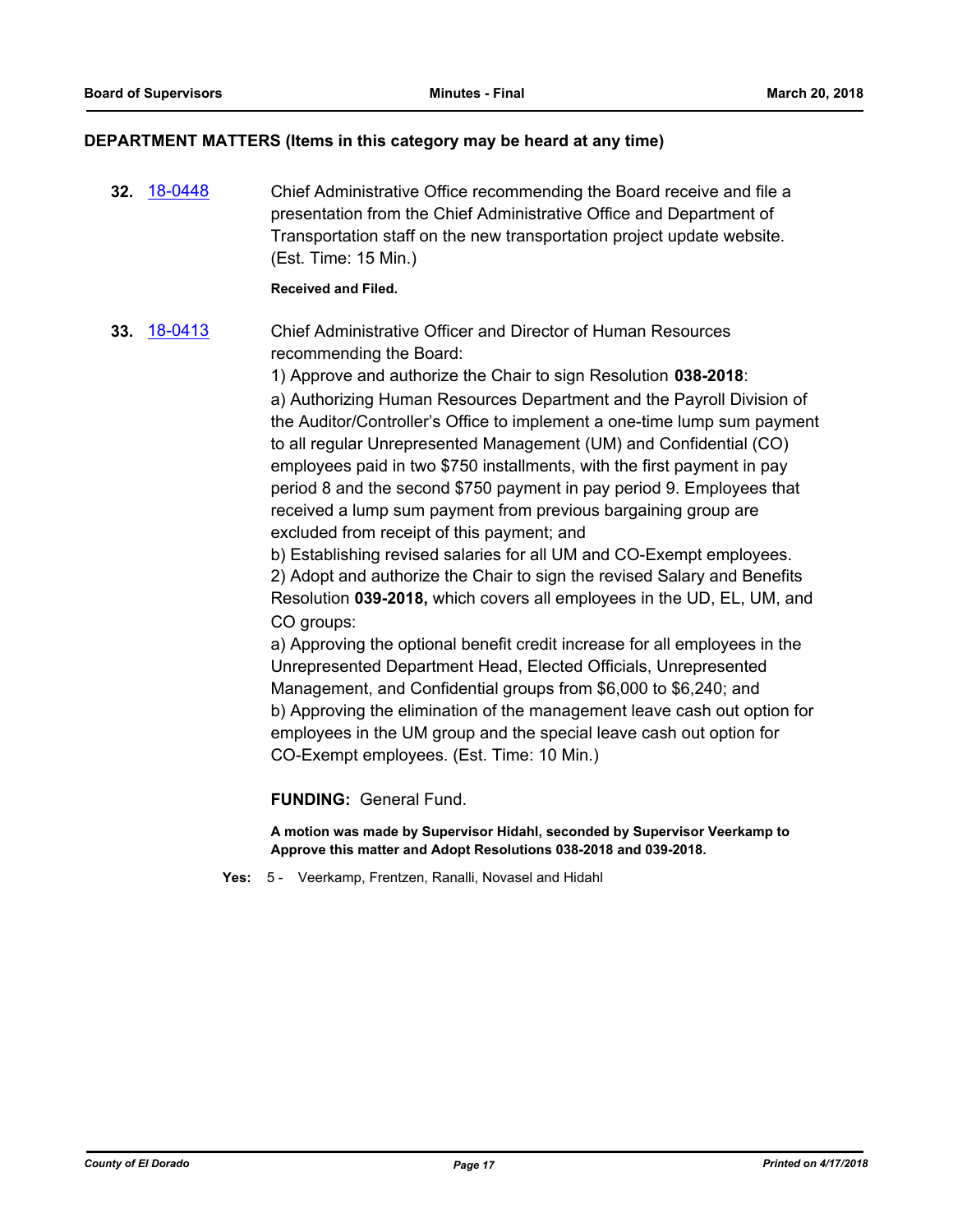**34.** [18-0445](http://eldorado.legistar.com/gateway.aspx?m=l&id=/matter.aspx?key=23790) Community Development Services, Planning and Building Department, recommending that the Board authorize the Department to enter into negotiations with the Scariot Family/ DeWolf Family Investment Ltd. Partnership or their designated representative as the property owner(s) of 51.23 acres (Assessor's Parcel Number 109-230-12) in Cameron Park and appoint Kyle Lassner, Department of Transportation Right of Way Supervisor, and/or Michael Nihan, Principal Planner, as the real estate negotiators for the property acquisition on behalf of the County. (Est. Time: 5 Min.)

*Public Comment: K. Payne*

**A motion was made by Supervisor Veerkamp, seconded by Supervisor Ranalli to Approve this matter and include the appointment of Kyle Lassner and Michael Nihan as the real estate negotiators for the property acquisition on behalf of the County.**

**Yes:** 5 - Veerkamp, Frentzen, Ranalli, Novasel and Hidahl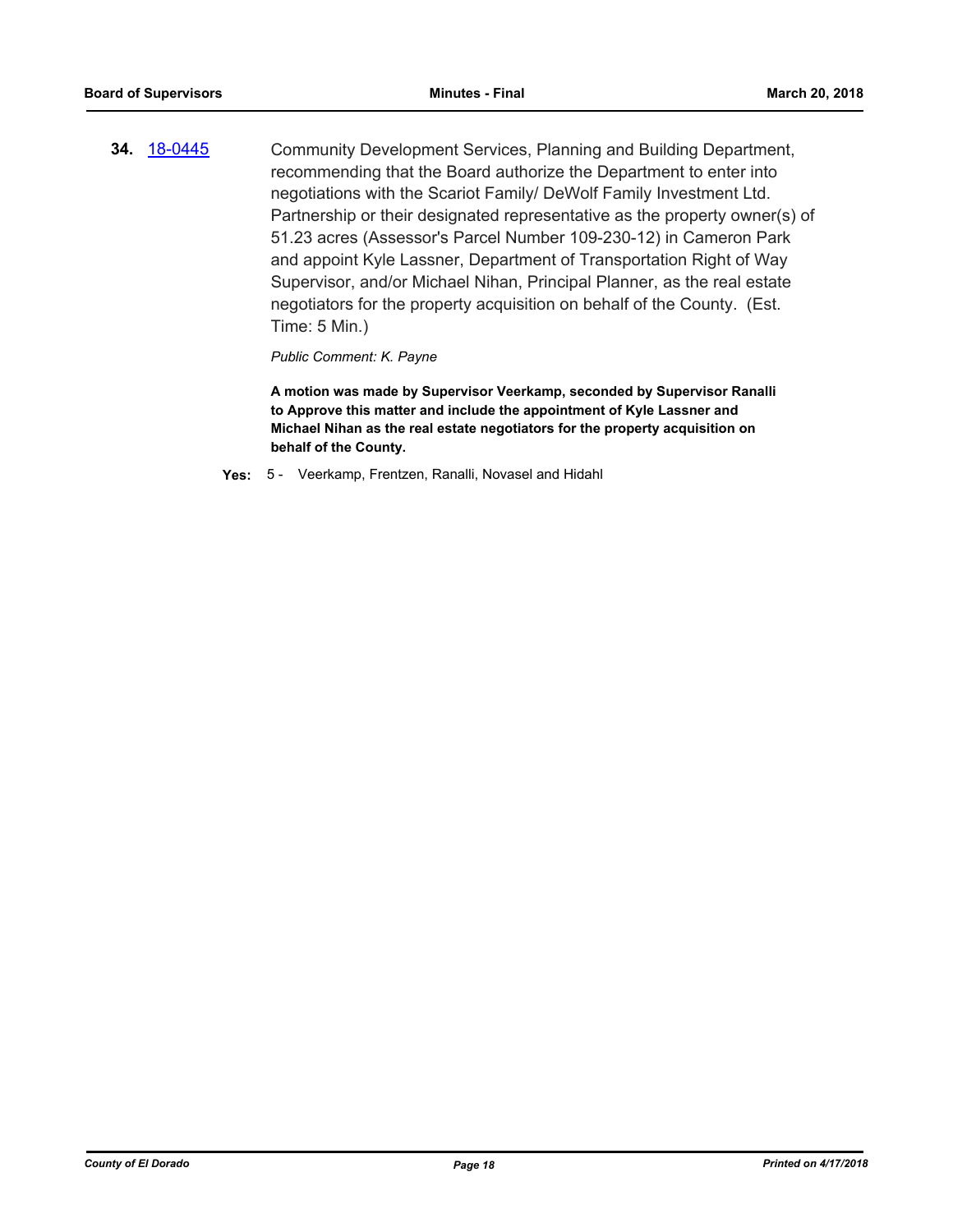| 35. | 18-0350 | Human Resources Department recommending the Board approve the<br>following:        |
|-----|---------|------------------------------------------------------------------------------------|
|     |         | 1) Revised department-specific class specifications for the Board of               |
|     |         | Supervisors Department: Clerk of the Board of Supervisors, Deputy Clerk            |
|     |         | of the Board I/II, and Supervisor's Assistant;                                     |
|     |         | 2) Revised department-specific class specifications for the Chief                  |
|     |         |                                                                                    |
|     |         | Administrative Office- Administration and Economic Development                     |
|     |         | Divisions: Assistant Chief Administrative Officer, Management Analyst I/II         |
|     |         | (Title Change from CAO Administrative Analyst I/II), Chief Administrative          |
|     |         | Officer, Communications and Outreach Manager, Deputy Chief                         |
|     |         | Administrative Officer, and Principal Management Analyst (Title Change             |
|     |         | from Principal Administrative Analyst);                                            |
|     |         | 3) Revised department-specific class specifications for the Elections              |
|     |         | Department: Assistant Registrar of Voters, Elections Technician I/II, and          |
|     |         | <b>Precinct Planning Specialist;</b>                                               |
|     |         | 4) Revised department-specific class specifications for the Library                |
|     |         | Department: Director of Library Services, Early Childhood Literacy                 |
|     |         | Specialist, Library Assistant I/II, Librarian I/II, Library Circulation            |
|     |         | Supervisor, Librarian Supervisor (Title Change from Supervisor                     |
|     |         | Librarian), Library Systems Technician, Museum Administrator, and Sr.              |
|     |         | Library Assistant;                                                                 |
|     |         | 5) Revised department-specific class specifications for the                        |
|     |         | Recorder-Clerk's Office: Assistant County Recorder, Microfilm/Imaging              |
|     |         | Technician I/II, Recorder-Clerk Services Supervisor, Recorder Document             |
|     |         | Examiner/Indexer I/II (Title Change from Recordable Document                       |
|     |         | Examiner/Indexer I/II), and Sr. Recorder Document Examiner/Indexer                 |
|     |         | (Combination and Title Change from two class specifications: Sr.                   |
|     |         | Recordable Document Examiner and Sr. Recordable Document Indexer);                 |
|     |         | 6) Revised department-specific class specification for the Veterans                |
|     |         | Department: Veterans Services Officer;                                             |
|     |         | 7) Newly-created County-wide Administrative Assistant I/II class<br>specification; |
|     |         | 8) Revised County-wide class specifications: Administrative Analyst I/II,          |
|     |         | Administrative Technician, Executive Assistant, Fiscal Assistant I/II,             |
|     |         | Information Technology Department Coordinator, and Information                     |
|     |         | <b>Technology Department Specialist;</b>                                           |
|     |         | 9) Adopt and authorize the Chair to sign Resolution 040-2018 to approve            |
|     |         | the following:                                                                     |
|     |         | a) The Job Class Number (JCN), salary range, and bargaining unit for the           |
|     |         | Administrative Assistant I/II classification;                                      |
|     |         | b) The upward reclassification/allocation for 1.0 FTE from Sr. Office              |
|     |         | Assistant to Administrative Assistant II (CO) in the CAO - Economic                |
|     |         | Development Division;                                                              |
|     |         | $\sim$ ) The realessification/allegation for 1.0 ETE from Administrative           |

c) The reclassification/allocation for 1.0 FTE from Administrative Technician to Administrative Assistant II in the Elections Department and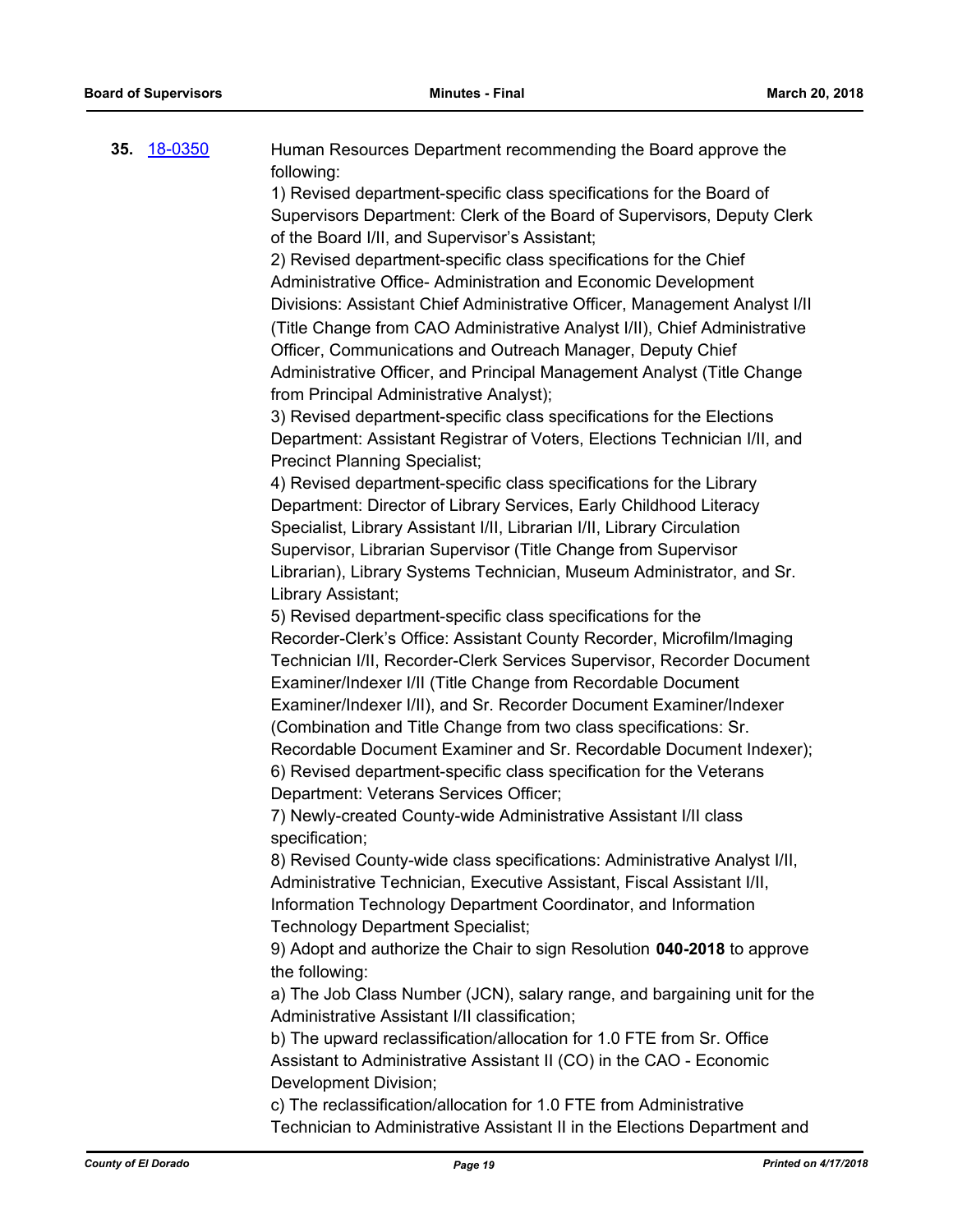Y-Rate the incumbent's salary;

d) The upwards reclassification/allocation for 1.0 FTE from Administrative Technician (CO) to Administrative Analyst II (CO) in the Library Department;

e) The classification title change from Principal Administrative Analyst to Principal Management Analyst;

f) The classification title change from Supervising Librarian to Librarian Supervisor;

g) The classification title change from Recordable Document

Examiner/Indexer I/II to Recorder Document Examiner/Indexer I/II;

h) The classification title change from Sr. Recordable Document Examiner and Sr. Recordable Document Indexer to Sr. Recorder Document Examiner/Indexer; and

i) The classification title change from CAO Administrative Analyst I/II to Management Analyst I/II. (Est. Time: 20 Min.)

**FUNDING:** Minor cost impact related to items 9.c. and 9.e., estimated at less than \$10,000 (General Fund)

*Public Comment: J. Copeland*

**A motion was made by Supervisor Hidahl, seconded by Supervisor Ranalli to Approve this matter and Adopt Resolution 040-2018.**

**Yes:** 5 - Veerkamp, Frentzen, Ranalli, Novasel and Hidahl

**36.** [18-0408](http://eldorado.legistar.com/gateway.aspx?m=l&id=/matter.aspx?key=23753) Human Resources Department and County Counsel recommending the Board:

> 1) Approve the retroactive Amendment I to Agreement for Services 398-S1610 (Fenix 758) with Renne Sloan Holtzman & Sakai, LLP to increase the not to exceed amount of the agreement by \$100,000, for a new total not to exceed amount of \$164,000, for services rendered during the contract period; and

> 2) Authorize the Chair to execute the Agreement Amendment. (Est. Time: 5 Min.)

**FUNDING:** Health and Human Services Agency.

**A motion was made by Supervisor Veerkamp, seconded by Supervisor Hidahl to Approve this matter. Supervisor Frentzen stated her No vote was due to the contract being** 

**retroactive.**

**Yes:** 4 - Veerkamp, Ranalli, Novasel and Hidahl

**Noes:** 1 - Frentzen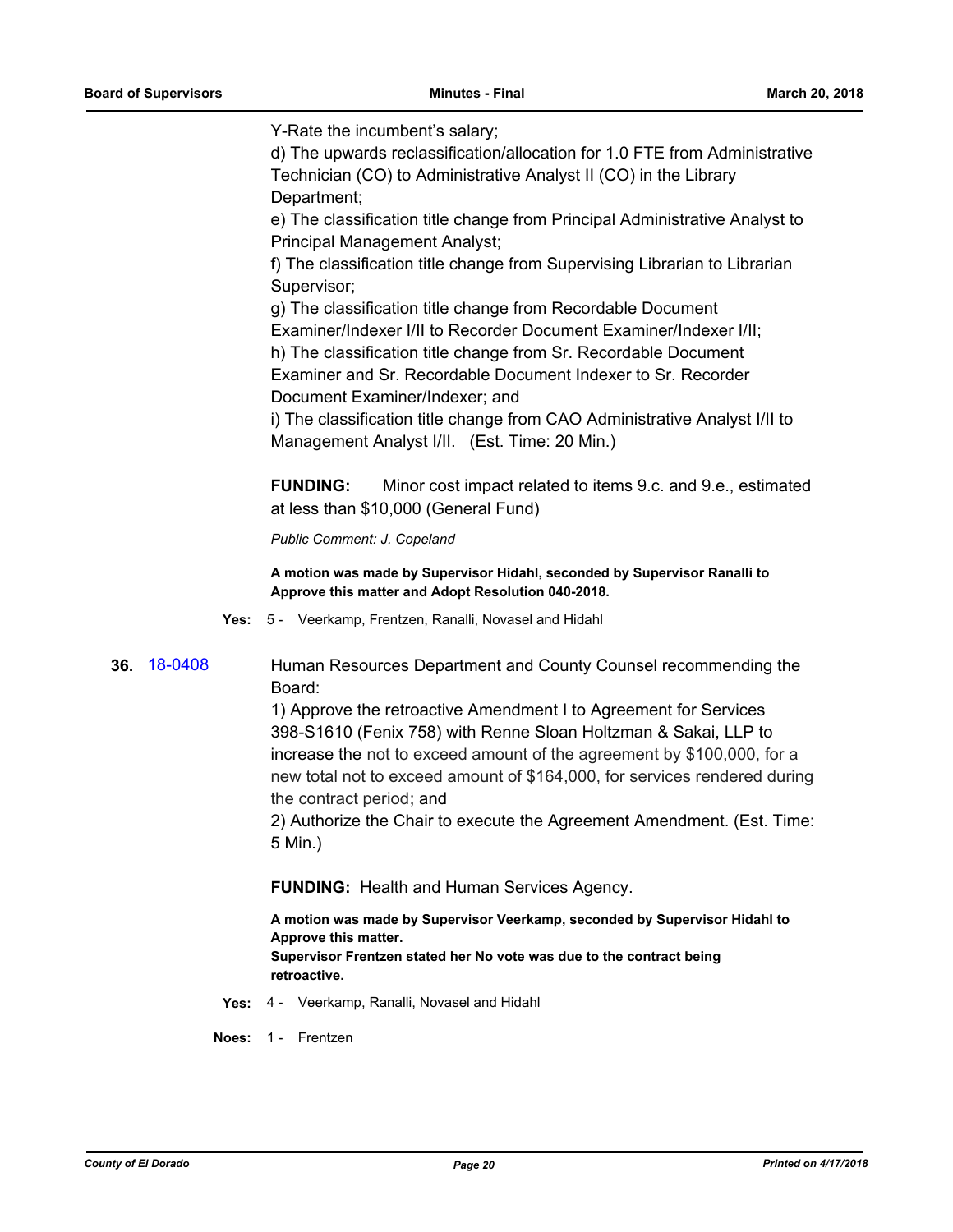# **10:00 A.M. - TIME ALLOCATION**

**37.** [18-0411](http://eldorado.legistar.com/gateway.aspx?m=l&id=/matter.aspx?key=23756) Supervisor Ranalli recommending the Board: 1) Welcome William E. Schultz, County of El Dorado Veterans Affairs Director to provide the Board with the history that led to the establishment of "National Vietnam War Veterans Day" as part of the effort to ensure proper recognition of the sacrifices that veterans and their families made during the Vietnam War; and 2) Approve and authorize the Chair to sign a Proclamation recognizing March 29, 2018, as "National Vietnam War Veterans Day." (Est. Time: 5 Min.) **Supervisor Ranalli read the proclamation.**

**A motion was made by Supervisor Veerkamp, seconded by Supervisor Hidahl to Approve this matter.**

- **Yes:** 5 Veerkamp, Frentzen, Ranalli, Novasel and Hidahl
- **38.** [18-0394](http://eldorado.legistar.com/gateway.aspx?m=l&id=/matter.aspx?key=23739) Health and Human Services Agency recommending the Board receive an update on the County Strategic Plan Goal - "Healthy Communities: Improved health, well-being and self-sufficiency of El Dorado County communities, residents and visitors." (Est. Time: 1 Hr.)

**FUNDING:** N/A

**Received and Filed.**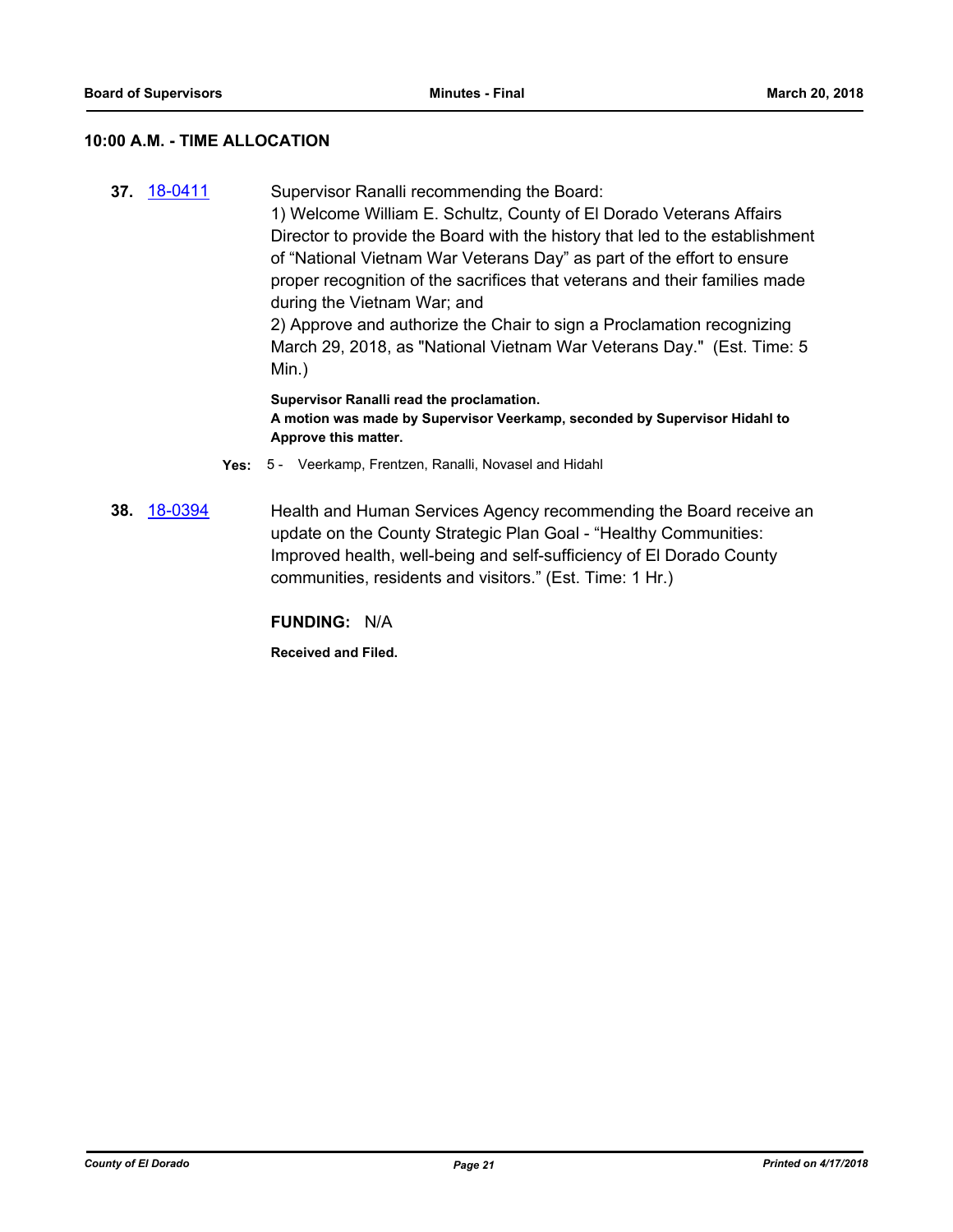## **1:30 P.M. - TIME ALLOCATION**

**39.** [18-0376](http://eldorado.legistar.com/gateway.aspx?m=l&id=/matter.aspx?key=23721) HEARING - To consider final adoption of the Meyers Area Plan, replacing the existing Meyers Community Plan, which currently serves as the comprehensive land use and zoning plan for the community of Meyers, consistent with the Lake Tahoe Regional Plan and the El Dorado County General Plan; and Planning staff recommending the Board take the following actions:

1) Adopt the Meyers Area Plan;

2) Approve the joint California Environmental Quality Act and Tahoe Regional Planning Agency environmental document consisting of an Initial Study/Mitigated Negative Declaration and Initial Environmental Checklist/Finding of No Significant Effect;

3) Approve Resolution **036-2018** to amend the General Plan; and 4) Approve Ordinance **5082** to revise the County Zoning Ordinance-Title 130. (Est. Time: 15 Min.)

**Supervisor Ranalli opened the public hearing. A motion was made by Supervisor Veerkamp, seconded by Supervisor Ranalli to Approve this matter and Adopt Resolution 036-2018 and Ordinance 5082.**

- **Yes:** 4 Veerkamp, Frentzen, Ranalli and Hidahl
- **Recused:** 1 Novasel
- **40.** [18-0232](http://eldorado.legistar.com/gateway.aspx?m=l&id=/matter.aspx?key=23574) The Board is asked to consider a request from the El Dorado Hills County Water District ("District") to adopt and authorize the Chair to sign Resolution **041-2018** revising development impact mitigation fees for the El Dorado Hills Fire Department. (Est. Time: 15 Min.)

*Public Comment: J. Harn, D. Manning*

**A motion was made by Supervisor Hidahl, seconded by Supervisor Ranalli to Adopt Resolution 041-2018 and direct the Fire Ad Hoc to meet with the Fire Advisory Board of the Fire Chiefs Association Representatives to discuss the component of economic development in regards to development impact mitigation fees.**

**Yes:** 5 - Veerkamp, Frentzen, Ranalli, Novasel and Hidahl

# **3:00 P.M. - TIME ALLOCATION (See next page)**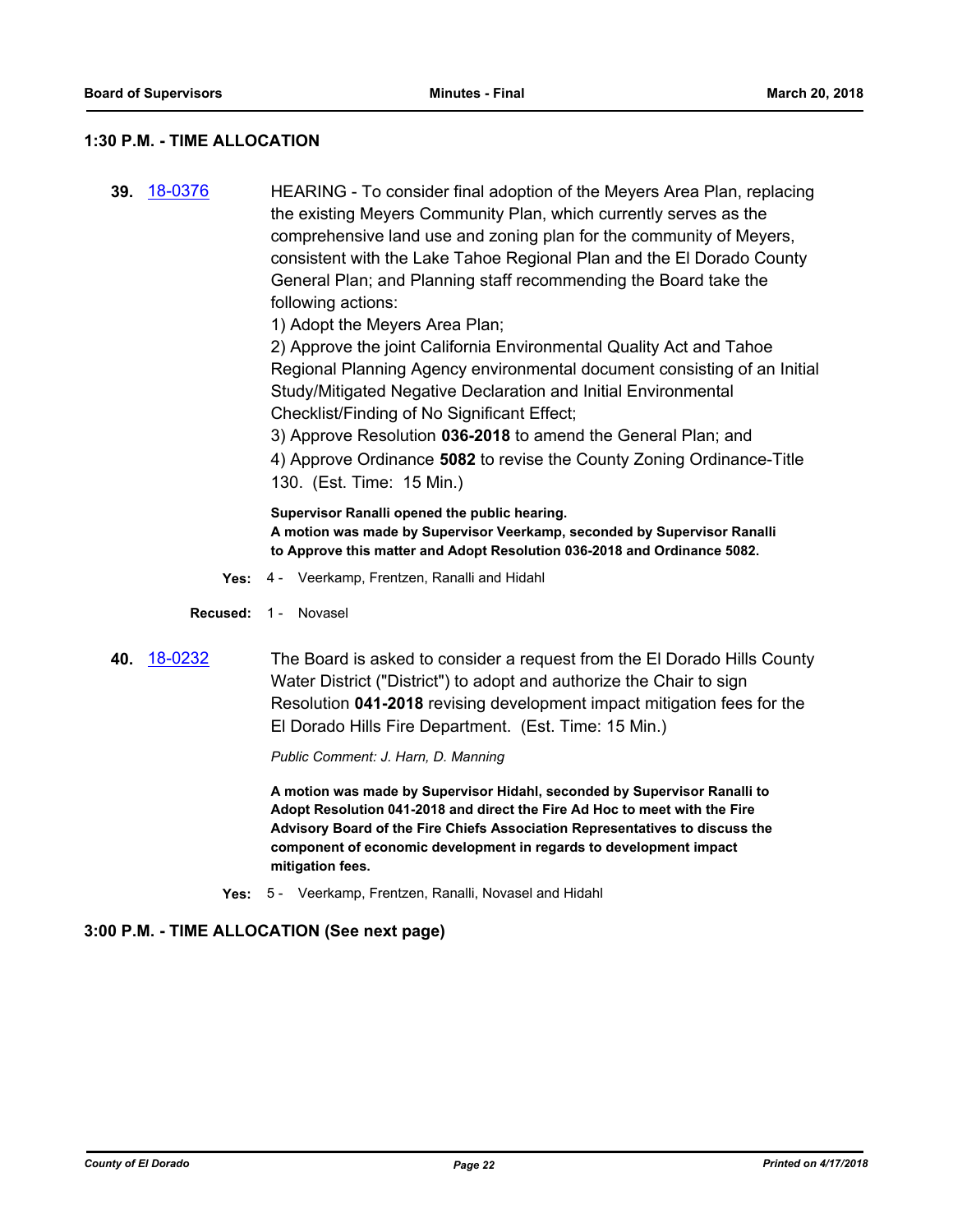| 41. 18-0367 | HEARING - To consider the Planning Commission's recommendation on<br>the Piedmont Oak Estates Project (Rezone Z12-0010/Planned<br>Development PD12-0002/Tentative Subdivision Map TM12-1510) on<br>property identified by Assessor's Parcel Numbers 051-550-40,<br>051-550-58, 051-550-48, and 051-550-51, consisting of 25.86 acres, in<br>the Diamond Springs area, submitted by Jim Davies and Terri Chang;<br>and staff recommending the Board take the following actions:<br>1) Adopt the Mitigated Negative Declaration based on the Re-Circulated<br>Initial Study prepared by staff;<br>2) Adopt the Mitigation Monitoring Reporting Program in accordance with<br>California Environmental Quality Act Guidelines Section 15074(d),<br>incorporated as Conditions of Approval;<br>3) Approve Z12-0010 rezoning portions of the following, based on the<br>Findings presented:<br>a) Assessor's Parcel Number 051-550-58: Approximately 5.05 acres of<br>Single Unit Residential-Planned Development to Open Space-Planned<br>Development; and approximately 0.24 acre of Single Unit<br>Residential-Planned Development to Community Commercial-Planned<br>Development;<br>b) Assessor's Parcel Number 051-550-40: Approximately 1.44 acres of<br>Single Unit Residential-Planned Development to Open Space-Planned<br>Development;<br>c) Assessor's Parcel Number 051-550-48: Approximately 0.57 acre of<br>Single Unit Residential-Planned Development to Open Space-Planned<br>Development; and |
|-------------|-------------------------------------------------------------------------------------------------------------------------------------------------------------------------------------------------------------------------------------------------------------------------------------------------------------------------------------------------------------------------------------------------------------------------------------------------------------------------------------------------------------------------------------------------------------------------------------------------------------------------------------------------------------------------------------------------------------------------------------------------------------------------------------------------------------------------------------------------------------------------------------------------------------------------------------------------------------------------------------------------------------------------------------------------------------------------------------------------------------------------------------------------------------------------------------------------------------------------------------------------------------------------------------------------------------------------------------------------------------------------------------------------------------------------------------------------------------------------------------------------------------|
|             | Development;<br>4) Approve Planned Development PD12-0002 establishing the official<br>Development Plan for Piedmont Oak Estates Subdivision based on the<br>Findings and subject to the Conditions of Approval;<br>5) Approve Tentative Subdivision Map TM12-1510 consisting of 75<br>residential lots (20 custom and 55 clustered), one lift station lot, one road<br>lot, 12 private access lots, six open space lots, one commercial lot, and<br>seven remainder lots, based on the Findings and subject to the<br>Conditions of Approval;<br>6) Approve the Design Waiver for the construction of sidewalks on both<br>sides of the road with reduced widths from 8-foot to 6-foot (along<br>Commercial area frontage) and 6-foot to 4-foot (along residential<br>subdivision);<br>7) Delete Condition of Approval 15 and amend Conditions of Approval 18<br>and 20 as identified in the Staff Memo dated February 27, 2018; and<br>8) Adopt Ordinance 5055 for said rezone. (Supervisorial District 3) (Est.<br>Time: 45 Min.)<br>Public Comment: J. Hansen, K. Payne, G. Ervin                                                                                                                                                                                                                                                                                                                                                                                                                        |
|             |                                                                                                                                                                                                                                                                                                                                                                                                                                                                                                                                                                                                                                                                                                                                                                                                                                                                                                                                                                                                                                                                                                                                                                                                                                                                                                                                                                                                                                                                                                             |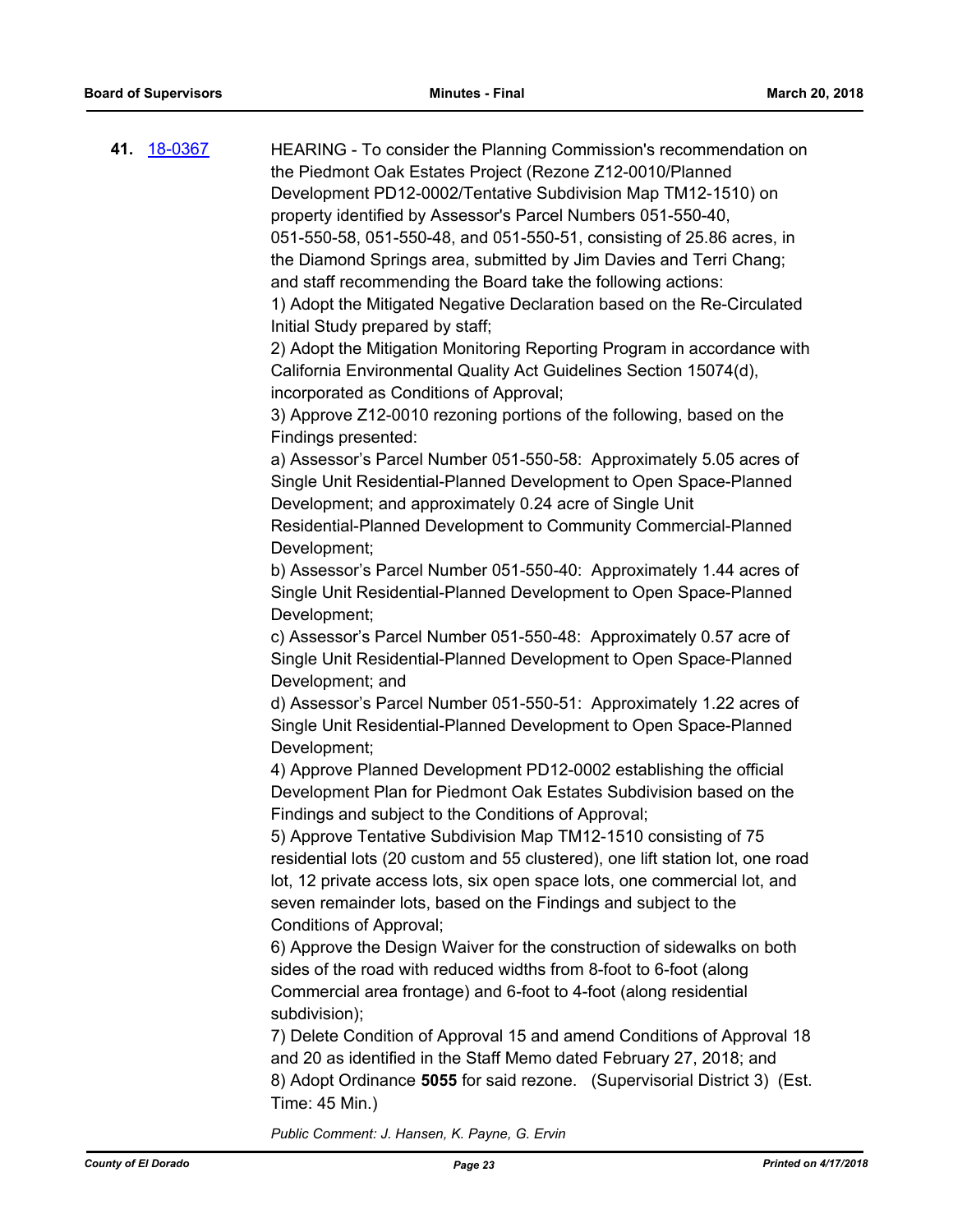**Supervisor Ranalli opened the public hearing. A motion was made by Supervisor Veerkamp, seconded by Supervior Hidahl to Approve this matter and Adopt Ordinance 5055. Supervisor Frentzen registered a No vote on item 6 of this matter regarding the Design Waiver.**

**Yes:** 5 - Veerkamp, Frentzen, Ranalli, Novasel and Hidahl

#### **ITEMS TO/FROM SUPERVISORS**

**Supervisor Hidahl reported on the following: Nomadic Shelter meeting. Commission on Aging meeting in El Dorado Hills. Parks and Recreation Commission meeting. Buckeye School District traffic impediments.**

**Supervisor Frentzen reported on the following: Local Agency Formation Commission legislative meeting. Functional Budget meeting. Persian New Year.**

**Supervisor Veerkamp reported on the following: El Dorado Water and Power Agency and Water Agency meetings. SOFAR meeting. Eskaton event. World of Outlaws event rescheduled. Rocky Mountain Health Foundation event. Wild Turkey Federation banquet. Biomass facility presentation.**

**Supervisor Novasel reported on the following: California Tahoe Conservancy meeting. Cannabis Ad Hoc meeting. Meyers Area Plan. Two by Two Ad Hoc meeting. Roundtable with Chief Administrative Officer. Crab feed with the Rotary. Business Exposition. Vacation Home Rental meeting.**

**Supervisor Ranalli reported on the following: Rural County Representatives of California meeting. Georgetown Rotary roundtable. Upcoming Cool roundtable. Mountain Counties Association meeting. Music on the Divide. Cannabis Ad Hoc meeting.**

# **CAO UPDATE**

**Don Ashton, Chief Administrative Officer, reported on the following: Department Head meeting. Public Safety Facility ground breaking ceremony.**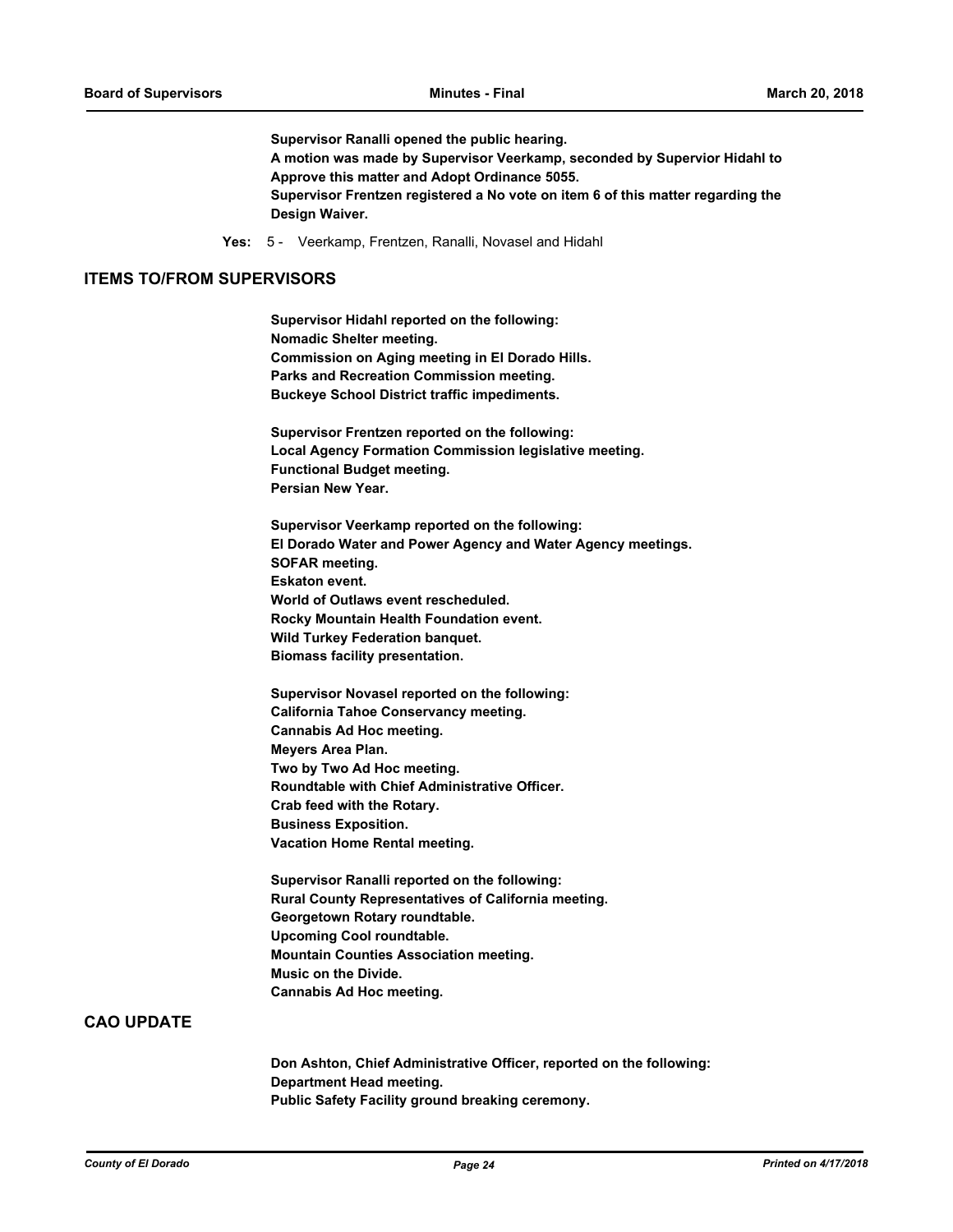# **ADJOURNED AT 4:25 P.M.**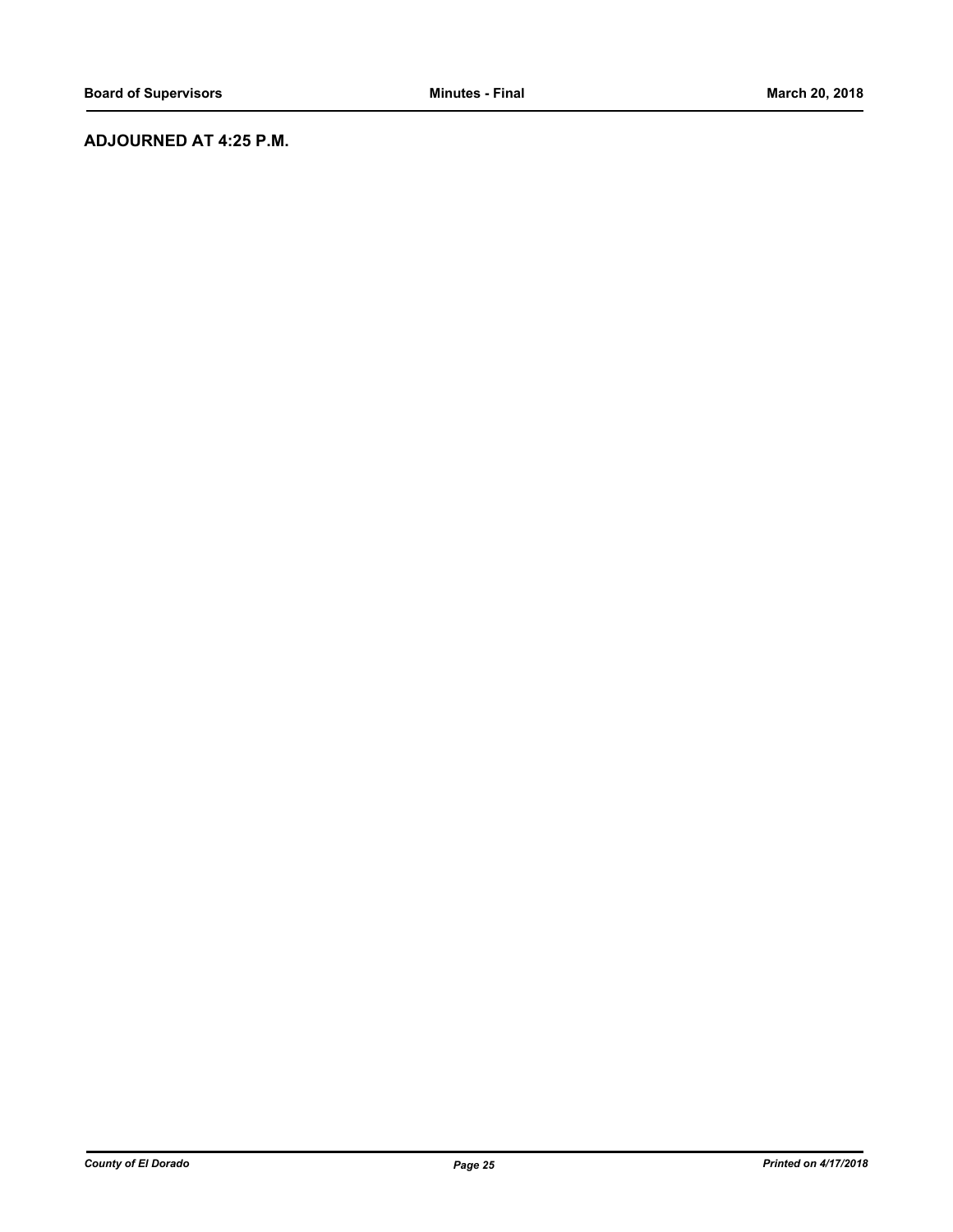# **CLOSED SESSION**

**42.** [18-0435](http://eldorado.legistar.com/gateway.aspx?m=l&id=/matter.aspx?key=23780) **Pursuant to Government Code Section 54956.8 - Conference with Real Property Negotiator**: This body will hold a closed session to give instructions to its negotiator regarding the real property known as Assessor's Parcel Number 323-400-16-100 consisting of approximately 48 acres: 50% Betty J. Oetting as Surviving Trustee of the ARTHUR V. OETTING and BETTY J. OETTING REVOCABLE TRUST dated 4/23/2013; 50% Gary C. Oetting and Barba E. Oetting as Trustees of the OETTING FAMILY TRUST dated 1/16/2002. Instructions to El Dorado County's negotiator will concern price and terms of payment. Chief Administrative Officer, or designee, will be the negotiator on behalf of El Dorado County. The parties with whom El Dorado County's negotiator may negotiate are those parties identified above and their agents and successors. (Est. Time: 15 Min.)

**No Action Reported. All five Supervisors participated.**

**43.** [18-0437](http://eldorado.legistar.com/gateway.aspx?m=l&id=/matter.aspx?key=23782) **Pursuant to Government Code Section 54956.9(d)(1)- Existing Litigation**. Title: Workers' Compensation Claim Settlement. Jeff Elsman v. County of El Dorado, York Risk Services Group, Inc., Claim ELAG-548628. (Est. Time: 10 Min.)

**No Action Reported. All five Supervisors participated.**

**44.** [18-0443](http://eldorado.legistar.com/gateway.aspx?m=l&id=/matter.aspx?key=23788) **Pursuant to Government Code Section 54956.8 - Conference with Real Property Negotiator**: This body will hold a closed session to give instructions to its negotiator for the acquisition of approximately 51.23 acres commonly known as Assessor's Parcel Number 109-230-12 in Cameron Park. Property owners: Scariot Family Limited Partnership and DeWolf Family Investment Limited Partnership. Instructions to El Dorado County's negotiator will concern price and terms of payment. Kyle Lassner, Department of Transportation and/or Michael Nihan, Planning Department, will be the negotiators on behalf of El Dorado County. The parties with whom El Dorado County's negotiators may negotiate are those parties identified above and their agents and successors. (Est. Time: 10 Min.)

**No Action Reported. All five Supervisors participated.**

**45.** [18-0385](http://eldorado.legistar.com/gateway.aspx?m=l&id=/matter.aspx?key=23730) **Pursuant to Government Code Section 54957- Public Employee Performance Evaluation.** Title: Director of Information Technologies. (Est. Time: 20 Min.)

> **All five Supervisors participated. The Board unanimously voted to increase the Director of Information Technologies from Step 4 to Step 5 for the new monthly salary of \$13,370.93 effective March 31, 2018,**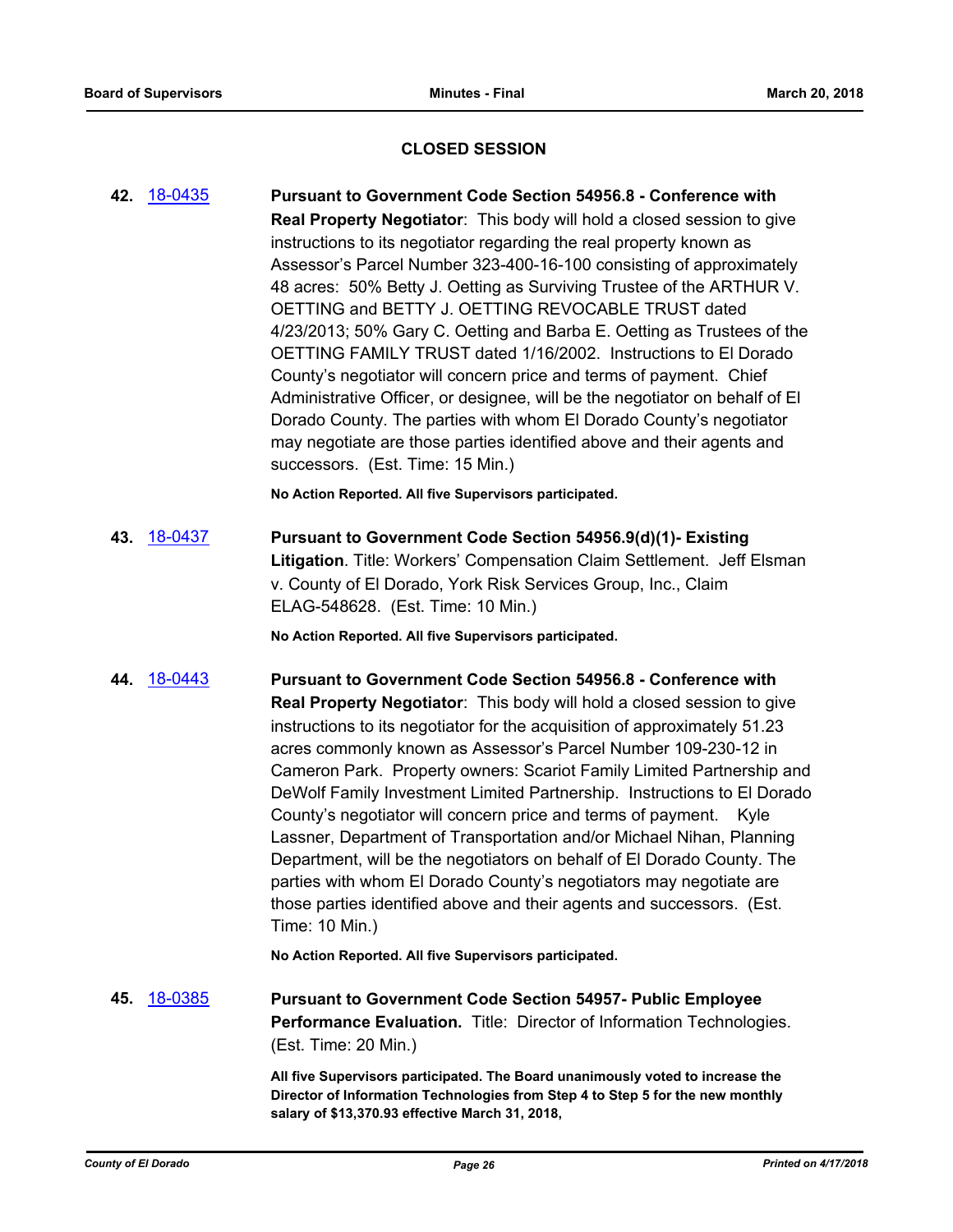On August 19, 2003, the Board adopted the following protocol: It is a requirement that all speakers, County staff and the public, when approaching the podium to make a visual presentation to the Board of Supervisors, must provide the Clerk with the appropriate number of hard copies of the presentation for Board members and the audience.

Digital Recordings of regular, Tuesday Board of Supervisors meeting are BROADCAST ON CABLE TV as follows:

West Slope - Comcast - Channel 15, Wednesday at 1:00 P.M. (day after Tuesday meeting) and Tuesday at 7:00 A.M. (One week after previous Tuesday Meeting)